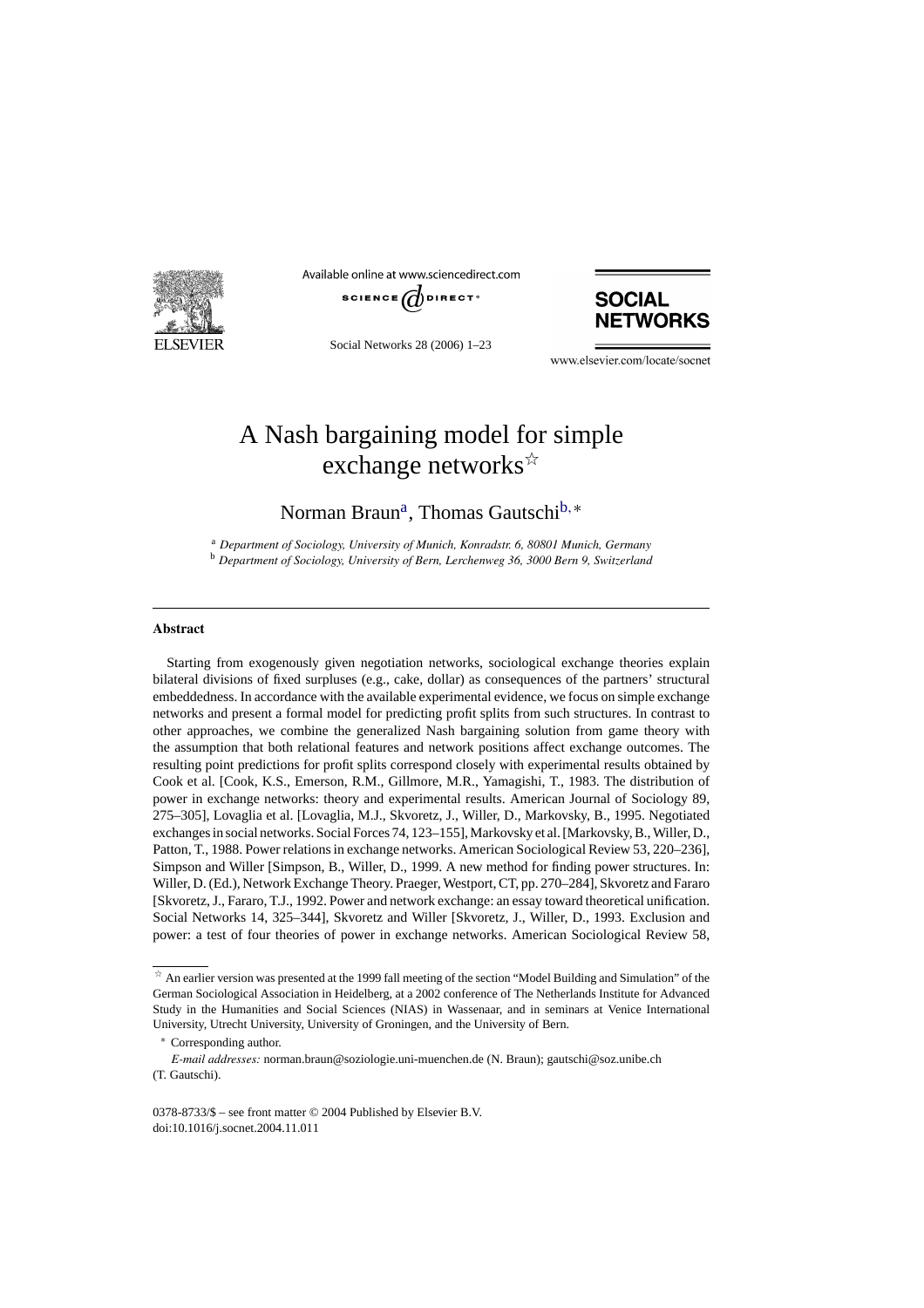801–818] as well as Yamagishi et al. [Yamagishi, T., Gillmore, M.R., Cook, K.S., 1988. Network connections and the distribution of power in exchange networks. American Journal of Sociology 93, 833–851].

© 2004 Published by Elsevier B.V.

*JEL classification:* C71; C78; C91

*Keywords:* Nash; Model; Network

# **1. Introduction**

Employers and employees, lawyers and clients, or business firms often determine their contracts in dyadic negotiations. Sociological exchange theories (see, for overviews, several contributions in [Willer, 1999\)](#page-21-0) reflect this pattern—they often explain exchange outcomes as the result of bilateral bargaining on the distribution of a perfectly divisible surplus (e.g., cake, dollar). Following[Cook et al. \(1983\), s](#page-20-0)ociologists usually consider a situation in which a given network structure limits matches between pairs of bargaining partners, propose formal models to predict outcomes of negotiated exchanges, and test those predictions in laboratory experiments. However, there are not just different theories, but also many controversies—a selection of important contributions and discussions includes [Bienenstock](#page-20-0) and Bonacich [\(1992, 1993, 1997\),](#page-20-0) [Bonacich and Bienenstock](#page-20-0) [\(1995\),](#page-20-0) [Bonacich \(1998,](#page-20-0) [1999\),](#page-20-0) [Bonacich and Friedkin \(1998\), Burke \(1997\),](#page-20-0) [Friedkin \(1992, 1993, 1995\),](#page-21-0) [Lovaglia](#page-21-0) et al. [\(1995\),](#page-21-0) [Markovsky et al. \(1993, 1997\),](#page-21-0) [Markovsky et al. \(1988, 1990\),](#page-21-0) [Skvoretz and](#page-21-0) Fararo [\(1992\), Skvoretz and Lovaglia \(1995\),](#page-21-0) [Skvoretz and Willer \(1991, 1993\),](#page-21-0) [Thye et al.](#page-21-0) [\(1997\), Yamagishi and Cook \(1990\), Yamagishi et al. \(1988\)](#page-21-0) as well as [Yamaguchi \(1996,](#page-21-0) [1997, 2000\).](#page-21-0) 1

Despite their differences, sociological exchange theories have common features. First, practically all theories neglect interindividual heterogeneity (in terms of, e.g., age, education, gender, or wealth) in favor of the effects the given network structure has for exchange outcomes. More precisely, they explain how the structural positions in the bargaining network affect the exchange outcomes between adjacent actors. Power inequalities due to different structural positions manifest themselves in the negotiated distributions of exchange profits.

Second, most theoretical approaches do not account for variations in the value of relationships. That is, there is not necessarily heterogeneity in terms of the size of the cake to be partitioned. And, apart from exceptions (e.g., [Bonacich and Friedkin, 1998; Molm et al.,](#page-20-0) [2001\),](#page-20-0) experimental research also has focused almost exclusively on those relations which concern the split of an identical surplus.

Third, theories for exchange networks usually refer to a scenario in which an exchange in one relation tends to prevent transfers in others. Put differently, they often consider exchange networks with substitutable relations only. This focus is narrow because, following [Cook et al. \(1983\), Cook and Emerson \(1978\)](#page-20-0) as well as [Emerson \(1972\), o](#page-20-0)ne can

<sup>1</sup> Special issues of journals (cf., *Social Networks* 14(3–4), 1992 and, at least partly, *Rationality and Society* 9(1–2), 1997) contain additional articles and controversies.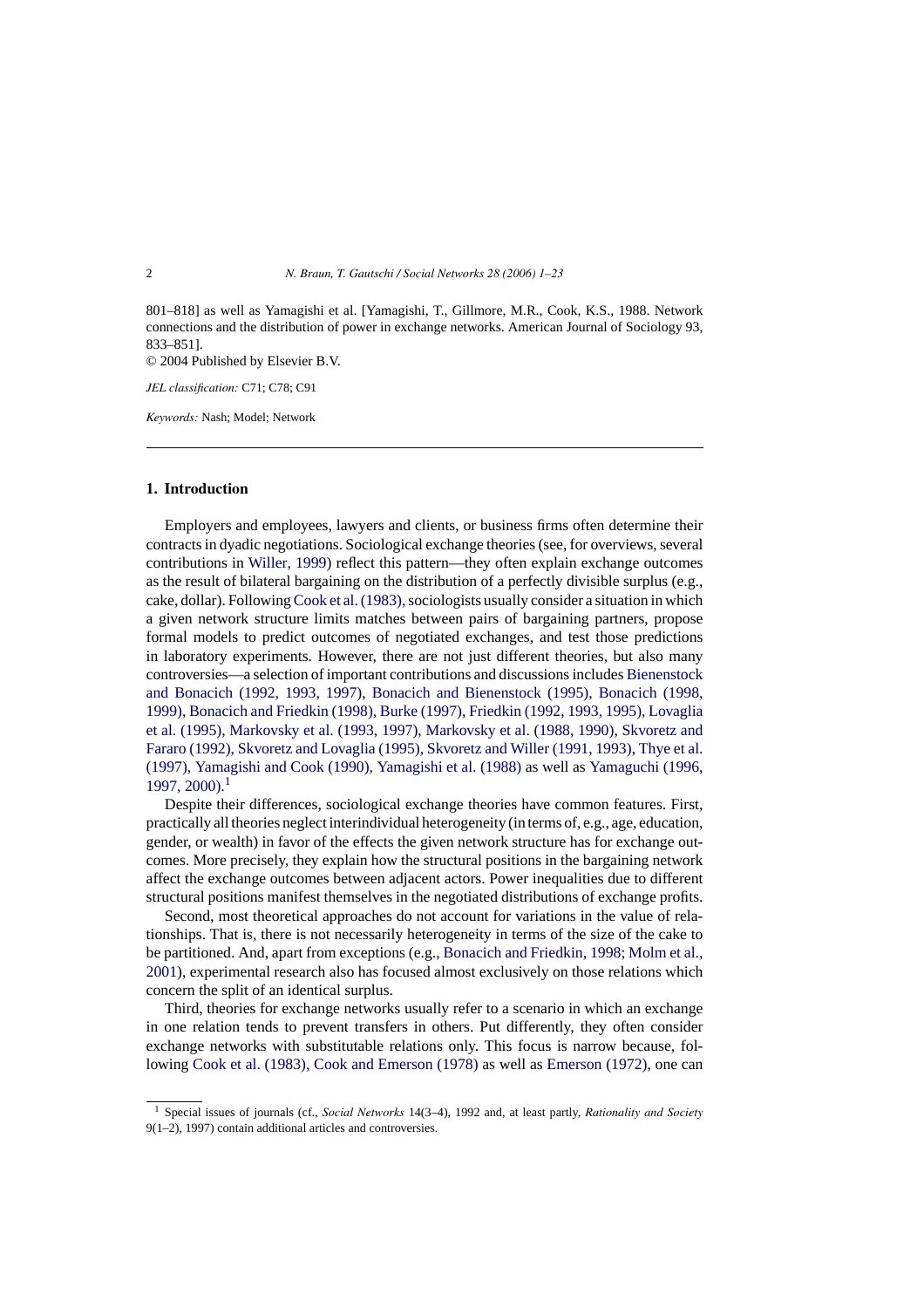distinguish between positively and negatively connected exchange relations—a positive connection exists if a resource transfer in one relation tends to promote transfers in others (e.g., communication networks), whereas a negative connection exists if a resource transfer in one relation tends to preclude transfers in others (e.g., dating networks). It makes sense that researchers, while designing experiments, decided to look at positively and negatively connected relations separately. Theory formation, however, was closely associated with experiments on negatively connected systems only. As a consequence, just a few models explicitly allow for positively connected relations as well (e.g., [Yamaguchi, 1996\).](#page-21-0)<sup>2</sup>

Fourth, apart from a few exceptions (e.g., [Bonacich and Bienenstock, 1995; Friedkin,](#page-20-0) [1995; Simpson and Willer, 1999\),](#page-20-0) many theories do not systematically predict whether given links to bargaining partners lead to actual deals if, as is often assumed in experiments, actors may complete at most one exchange per round. In such an extreme case of negatively connected networks, actors may have several bargaining partners, but face an exogenously fixed restriction with respect to the acceptable number of exchange partners (e.g., monogamy rule). As a consequence, they may have to select their actual exchange partners from a larger set of potential exchange partners. Since most models neglect the exchange patterns between adjacent positions, many theorists focus on those network structures for which bargaining and exchange relations always coincide ("robust networks").

To be more precise, most exchange theorists analyze specific robust structures—they deal with simple robust networks. In addition to the absence of any deviation between bargaining and exchange structures, such networks consist of exogenously given relations each of which concerns the partitioning of an identical surplus or value between a specific pair of actors on the basis of the same incentives (e.g., all exchange relations are either substitutable or complementary), information (e.g., all actors have complete knowledge about network positions and structure), and restrictions (e.g., nobody may complete more than just one exchange per round).

Furthermore, practically all exchange theories assume that negotiation partners pursue their self-interests. Although interactive and strategic choices characterize negotiations from such a rational actor perspective, however, just a few contributions (e.g., [Bienenstock and](#page-20-0) Bonacic[h, 1992, 1997\)](#page-20-0) emphasize the relevance of game-theoretic ideas for the analysis of exchange networks. And, the game-theoretic bargaining literature (see, for a review, [Muthoo, 1999\)](#page-21-0) has not been adopted in this context.

In what follows, we present and apply a model for the analysis of simple robust exchange networks which draws heavily on this literature. More precisely, the model combines the generalized [Nash \(1950, 1953\)](#page-21-0) bargaining solution from cooperative game theory (cf., [Binmore, 1992\)](#page-20-0) with a specific definition of each actor's bargaining power in terms of

<sup>2</sup> Modifying and extending [Coleman's \(1973, 1990\)](#page-20-0) competitive equilibrium approach, [Yamaguchi \(1996\)](#page-21-0) equates negative (positive) connections with closely substitutable (complementary) exchange relations and introduces a flexible continuous parameter for substitutability/complementarity (viz., the elasticity of substitution). Yamaguchi's theory thus embraces situations in which exchange in one relation tends to prevent or promote transfers in others. Its application requires, however, an ad hoc specification of the elasticity of substitution. And, it is limited to the analysis of either substitutable or complementary relations in a given network. Combining basic ideas of his original model with additional assumptions, [Yamaguchi \(2000\)](#page-22-0) presents a theoretical analysis of structures characterized by the simultaneous presence of both substitutability and complementarity among the multiple exchange relations of a single actor.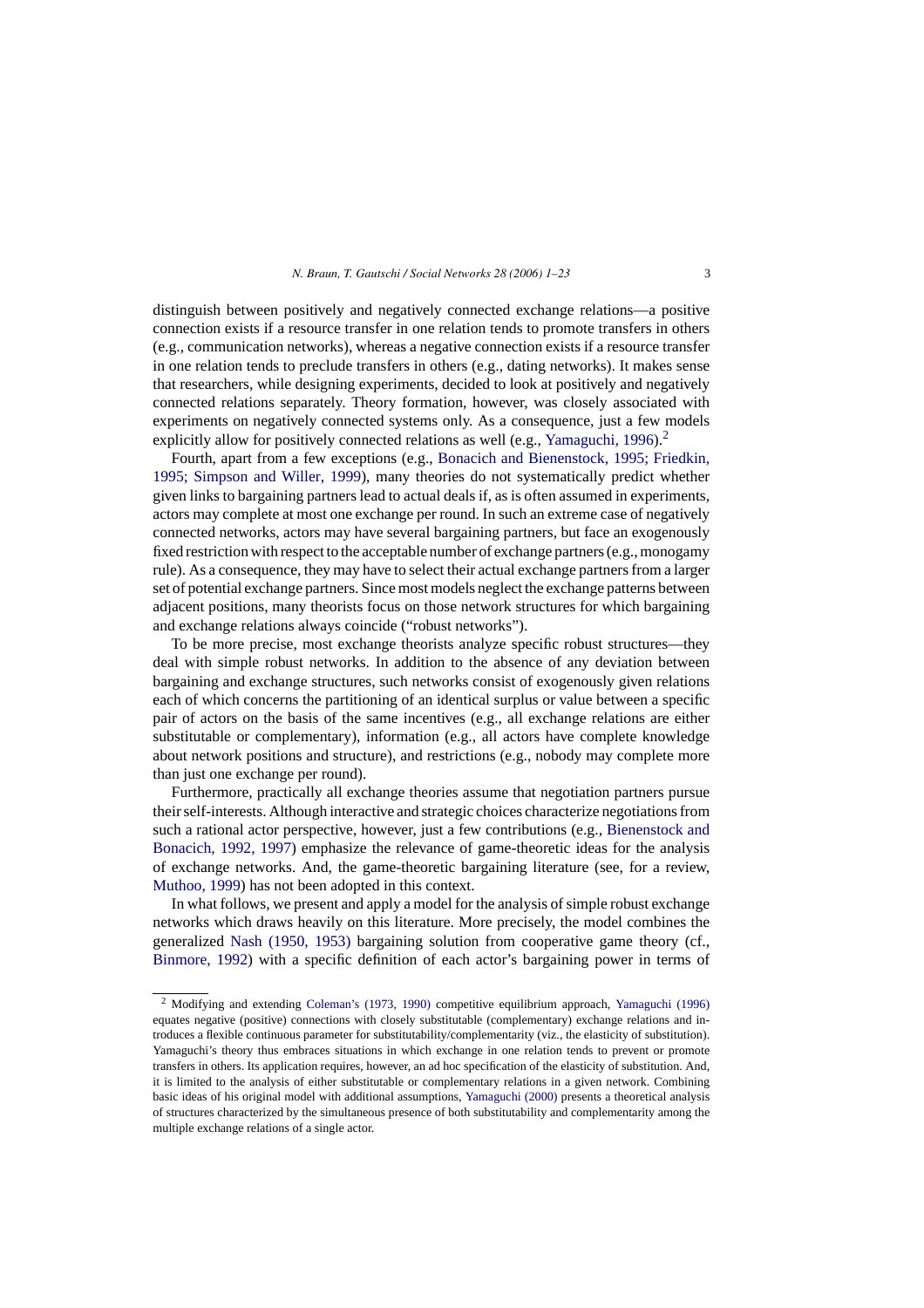<span id="page-3-0"></span>relational features and network embeddedness. The new model gives point predictions for bargaining outcomes in those exchange networks studied often in experimental research. Following the presentation of the model in the next section, we describe typical experiments and our data selection criteria. Then, we substantiate the empirical relevance of the model via two applications. In doing so, we follow the practice of exchange theorists (e.g., [Burke,](#page-20-0) [1997; Friedkin, 1995; Yamaguchi, 1996\)](#page-20-0) and rely on published experimental evidence for empirical validation. More precisely, we compare predictions from the new model with available experimental findings and relevant predictions from other popular approaches. And, because of the good fit with experimental results for simple robust networks, we conclude with a brief discussion of possible model extensions for the analysis of complex exchange structures.

## **2. Theoretical model**

Consider an exogenously given network with *m* mutual ties between a finite number of rational actors  $(i, j, k = 1, 2, \ldots, n)$ . These symmetric relations limit the matches of potential partners for negotiations and exchanges. Each bargaining session refers, by postulate, to the bilateral distribution of a fixed quantity of a perfectly divisible resource (e.g., money). Exchange appears here, in accordance with sociological approaches (e.g., [Bonacich and](#page-20-0) Friedkin[, 1998; Willer, 1999\),](#page-20-0) as an agreement of two rational actors on the division of a fixed surplus. Specifically, we assume that the actors *i* and *j* bargain over the partition of a given surplus or value v. When  $x_{ij}$  represents *i*'s negotiated share of the value v, it holds that  $0 \le x_{ij} \le v^3$  Put differently,  $x_{ij}$  denotes *i*'s negotiated exchange profit in the relation with *j*.

The profit shares  $x_{ij}$  and  $x_{ji}$  are to be explained in terms of structure. For that purpose, it is postulated that, once  $i$  and  $j$  negotiate over the partition of  $v$ , they determine their profit shares as if they would apply the generalized version of the [Nash \(1950, 1953\)](#page-21-0) bargaining solution from cooperative game theory (see, e.g., [Binmore, 1987, 1992\).](#page-20-0) That is, they choose the profit shares  $x_{ij}$  and  $x_{ji}$  as if they would solve the optimization problem

$$
\max x_{ij}^{b_i} x_{ji}^{b_j} \text{ subject to } x_{ij} + x_{ji} = v,\tag{1}
$$

where the positive parameters  $b_i$  and  $b_j$  refer to *i*'s and *j*'s absolute level of individual bargaining power. As will become clear below, the solution of this optimization problem implies that the split of the given surplus between *i* and *j* just reflect the combination of their bargaining powers (i.e., the distribution of "relative bargaining power" determines the negotiated exchange profits).

Apart from its simplicity, there are several arguments in favor of the generalized Nash bargaining solution. First of all, [Binmore \(1992: 184–188\)](#page-20-0) proves that the solution of the optimization problem specified in Eq. (1) is the only bargaining solution which satisfies the following three axioms: (A) the bargaining outcome does not depend on how the negotiation

<sup>&</sup>lt;sup>3</sup> If the actors perpetually disagree, they do not get a proportion of the surplus. That is, the payoff associated with disagreement is 0 for both network partners.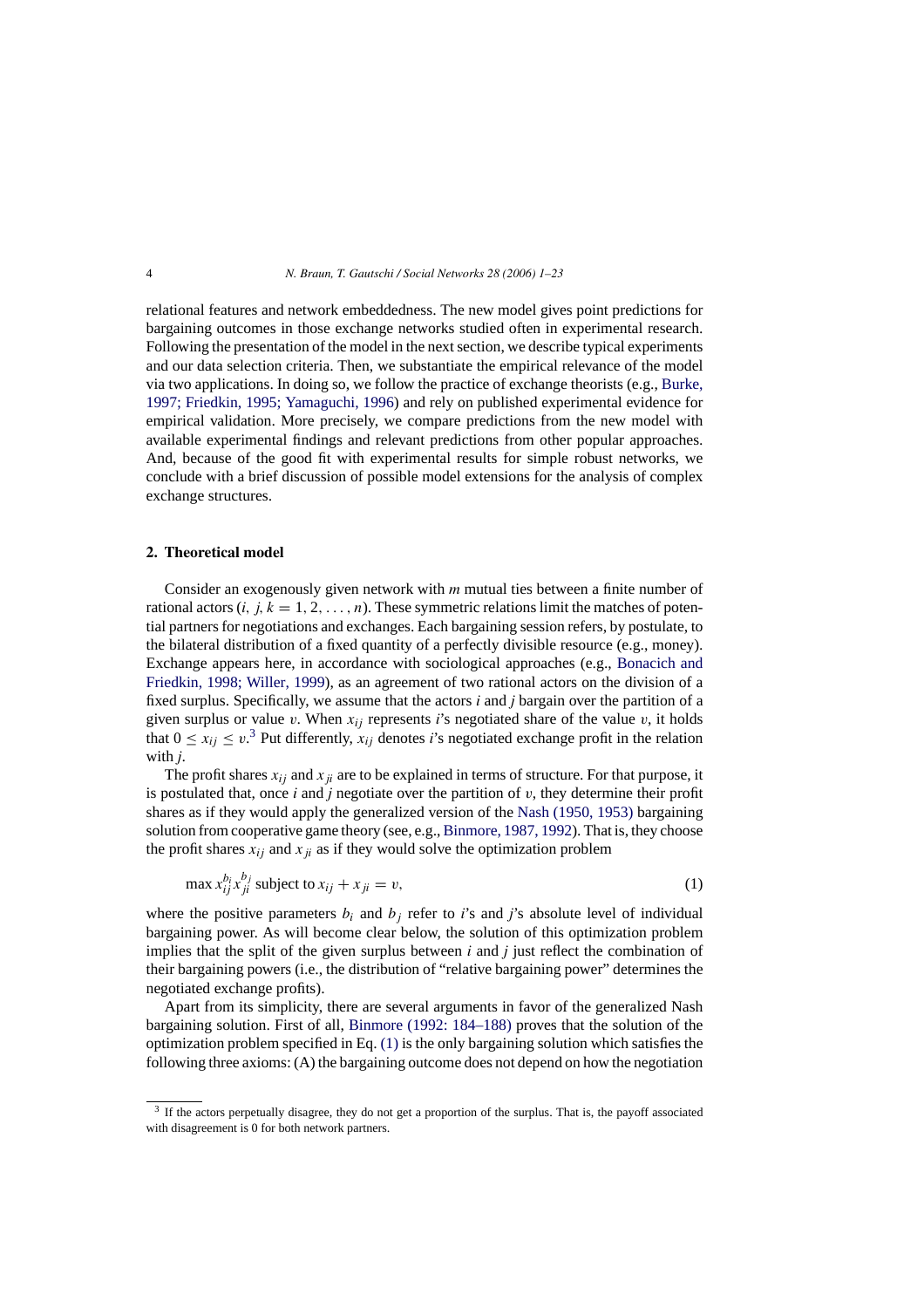partners' utility scales are calibrated; (B) the bargaining outcome is individually rational and Pareto-efficient; (C) the actors' choice is independent of the availability or unavailability of irrelevant alternatives (i.e., if the bargaining partners sometimes agree on a specific outcome when another outcome is feasible, then they will never agree on the latter when the former is feasible). Therefore, the generalized Nash bargaining solution is compatible with weak and plausible assumptions on utilities, choices, and outcomes.

Second, the generalized bargaining solution does not require the assumption of perfectly rational actors. [Young \(1993, 2001: Chapter 8\)](#page-22-0) proves that the generalized Nash bargaining solution is "stochastically stable". Accordingly, the high-rational solution from game theory also has a representation in a low-rational environment through a process of learning—while no player may be perfectly rational, repeated exposure to the same situation will induce a learning process such that there is a convergence to the generalized Nash bargaining solution. It thus can be expected that, due to the process of learning, experimental subjects will split the cake at least in later rounds as if they would apply the generalized Nash bargaining solution.

Third, the solution of the optimization problem specified in Eq. [\(1\)](#page-3-0) corresponds, for specific conditions, to the limiting equilibrium outcome of [Rubinstein's \(1982\)](#page-21-0) Alternating Offers Game. The latter is a non-cooperative game between two rational egoists who alternate in proposing how to divide a pie with one time period elapsing between each offer. The generalized Nash bargaining solution coincides with the subgame-perfect Nash equilibrium outcome of Rubinstein's game if the focus is on the limiting scenario in which the amount of time between proposals vanishes (cf., [Binmore, 1985, 1998; Muthoo, 1999; Osborne](#page-20-0) and Rubinstein[, 1990\).](#page-20-0) From this perspective, the generalized Nash bargaining solution is an appropriate cooperative solution concept because, in contrast to other cooperative solution concepts (e.g., core, kernel), it can be derived from a strategic analysis in the sense of non-cooperative game theory. That is, selfish rational actors who play the non-cooperative Alternating Offers Game in which there are only negligible delays between proposals will divide the cake as if they would apply the generalized Nash bargaining solution.

This insight is particularly important if one follows [Nash \(1950, 1951, 1953\)](#page-21-0) [in](#page-21-0) regarding non-cooperative games as more fundamental than cooperative games. And, it is not restricted to the strict logic of the Alternating Offers Game. This becomes clear when the gametheoretic analysis of an alternative non-cooperative bargaining model by [Perry and Reny](#page-21-0) [\(1993\)](#page-21-0) is taken into account; Perry and Reny show that if actors can make offers whenever they want (i.e., when all sequences of offers are possible but actors must wait a fixed, though small, amount of time before making another offer), all subgame-perfect equilibria of such a game are Rubinstein-like. As a consequence, the limiting equilibrium solution of the Alternating Offers Game—and therefore the generalized Nash bargaining solution allows exchange predictions at the dyadic level even when the bargaining procedure does not require a strict alternation between offers and counteroffers until agreement is reached, but ensures that actors can make offers whenever they want.

These arguments justify the use of the generalized Nash bargaining solution in a model for exchange networks. The concrete application of the generalized Nash bargaining solution requires a numerical specification of each actor's bargaining power. It is precisely here where the basic idea of sociological theories for exchange networks comes in—we assume that, once the network relations have been classified as negative or positive connections,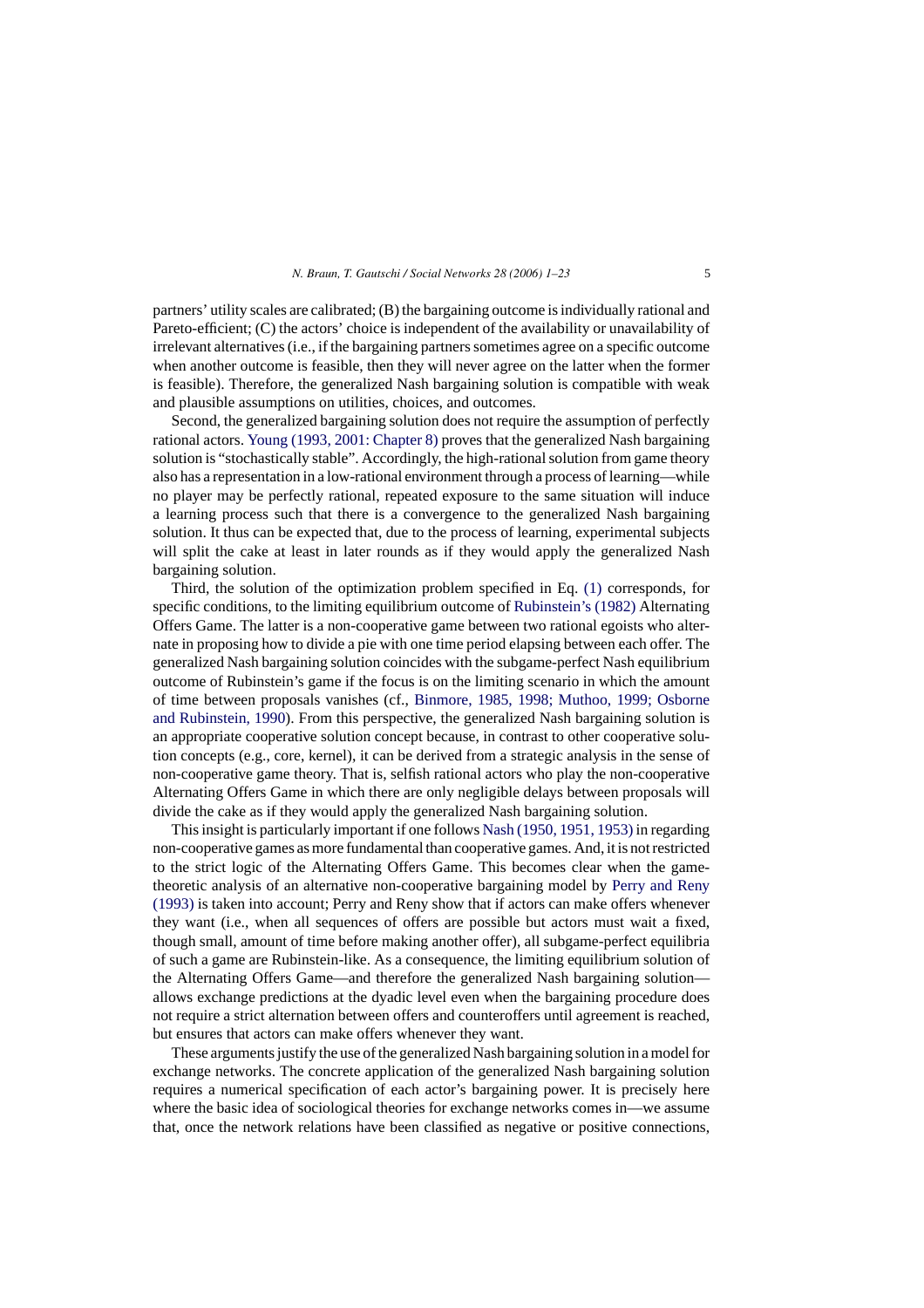<span id="page-5-0"></span>each actor's bargaining power results from his structural position in the network under consideration. Therefore, our model essentially combines the generalized version of the Nash bargaining solution with a specific definition of each actor's bargaining power in terms of relational features and structural embeddedness. Before we go into the details of modeling, it is useful to list our basic premises, each of which is then discussed in more detail:

- 1. Depending on their structural positions in the exogenous bargaining network, actors differ in terms of their "network control" (i.e., the extent to which an actor controls the relations to him by his relations to others).
- 2. Depending on the type of exchange network an actor faces (i.e., either substitutable or complementary relations), his network control positively or negatively affects his individual bargaining power.
- 3. Depending on the individual bargaining powers, the generalized Nash bargaining solution determines the distributions of relative bargaining power and exchange profit in the exchange network under consideration.

In accordance with this chain of postulates, we now successively present the assumptions and implications of our approach. Starting from a given negotiation structure, the actors' network control is to be determined first.

## *2.1. Bargaining structure and network control*

Let the  $n \times n$  adjacency matrix **A** with main diagonal elements  $a_{ii} = 0$  for all *i* and off-diagonal elements  $a_{ij} \geq 0$  represent the exogenously given and symmetric bargaining relations. For simplicity,  $a_{ij} = a_{ji}$  is a binary measure for the absence or presence of a mutual tie between the actors *i* and *j* (i.e.,  $a_{ij} = a_{ji}$  is coded as 0 or 1 for all  $i \neq j$ ).

Without loss of generality, we can standardize **A**. Let **R** be the  $n \times n$  matrix of standardized actor relations such that  $r_{ii} = 0$  for all *i*,  $r_{ij} := a_{ij} / \sum_{k=1}^{n}$ dardized actor relations such that  $r_{ii} = 0$  for all *i*,  $r_{ij} := a_{ij} / \sum_{k=1}^{n} a_{kj} \ge 0$  for all *i*, *j*, and  $\sum_{k=1}^{n} r_{kj} = 1$  for all *j*. That is, **R** is the column-stochastic matrix derived from the adjacencies. Its off-diagonal element  $r_{ij}$  measures *i*'s fraction of the systemwide relations to *j*. In other words,  $r_{ij}$  represents *i*'s degree of "control" over the relations to  $j$  in the system. Specifically, it holds  $0 \le r_{ij} \le 1$ , where  $r_{ij} = 0$  indicates that *i* has no control over *j* (i.e., absence of a tie between *i* and *j*) and  $r_{ij} = 1$  reflects that *i* has complete control over *j* (i.e., *i* is *j*'s only bargaining partner).

The *i*th row of the matrix **R** informs about *i*'s control over each other actor in the system, whereas the *i*th column of **R** informs about each other's control over *i*. Adding up the relevant pairwise elements of **R** defines the "network control" of actor *i*:

$$
c_i := \sum_{k=1}^n r_{ik} r_{ki} \quad \text{for all } i.
$$
 (2)

Put verbally,  $c_i$  is the degree to which *i* controls the relations to him by his relations to others. For example,  $c_i = 3/4$  means that actor *i* controls, via his relations to others, three-fourth of their relations to him. The control fraction  $c_i$  thus may be interpreted as *i*'s "structural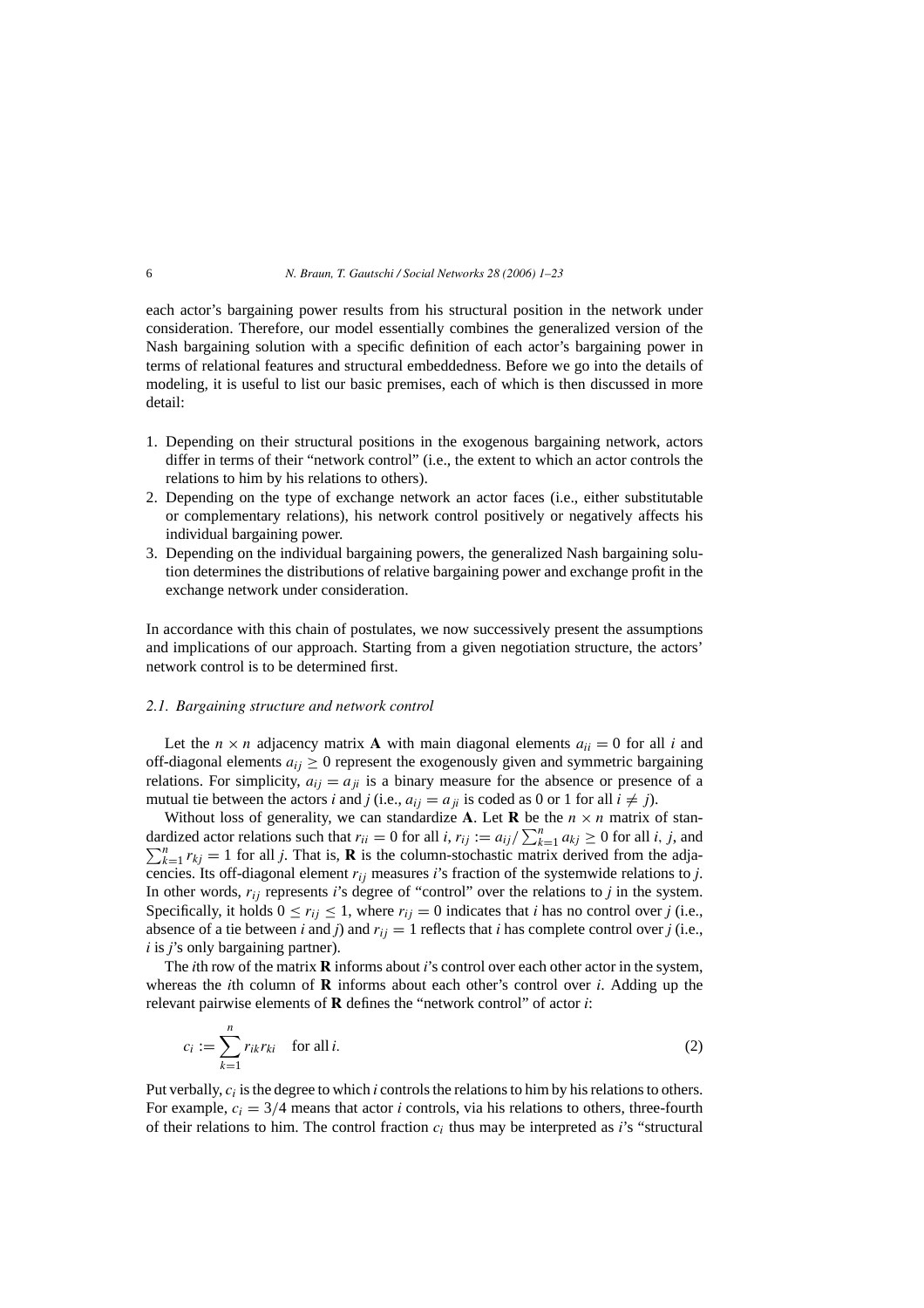autonomy" as well.<sup>4</sup> And, its calculation is straightforward. A closer look at Eq. [\(2\)](#page-5-0) shows that  $c_i$  may be alternatively expressed as the mean of the *i*th row in the matrix **R**. In other words, *i*'s network control is the mean of *i*'s control over the systemwide relations to his partners:

$$
c_i = \frac{1}{n_i} \sum_{k=1}^{n} r_{ik} \quad \text{for all } i,
$$
\n(3)

where  $n_i$  denotes the number of *i*'s bargaining partners. Since the number of positive elements in the *i*th row in **R** is always  $n_i$ , the relevant control distribution can be practically read off from the standardized actor relations (see, for illustrations, [Fig. 1](#page-11-0) below).

The concept of network control requires only weak assumptions about the structural information of network members. This becomes more obvious if  $c_i$  is expressed in yet another way. Let  $S_i$  denote the set of the  $n_i$  bargaining partners of actor *i*. It is possible to express  $c_i$  as

$$
c_i = \frac{1}{n_i} \sum_{k \in S_i} \frac{1}{n_k} = \frac{1}{(n_i / \sum_{k \in S_i} (1/n_k))} \quad \text{for all } i.
$$
 (4)

Stated differently, *i*'s network control  $c_i$  reflects how many negotiation partners actor *i* and his partners have. Hence, information about the number of *i*'s bargaining partners and the numbers of their partners allows the calculation of *i*'s network control.<sup>5</sup>

A closer inspection of the far right-hand side of Eq.  $(4)$  shows, moreover, that the concept of network control is compatible with a rational actor perspective— $c_i$  is simply the reciprocal of the estimate a rational actor *i* will have for the mean number of partners of his partners in a given network.<sup>6</sup> For example,  $c_i = 3/4$  expresses that the average number of bargaining partners of *i*'s partners is  $4/3 = 1.333$ . When the assumption is made that *i* knows his network control, it is postulated, in effect, that *i* takes account of the mean number of partners of his partners.

The degrees of network control are, by postulate, essential determinants of the individual bargaining powers. That is, actor *i*'s network control  $c_i$  affects  $b_i$ , *i*'s level of bargaining power. The direction of the relationship between network control  $c_i$  and bargaining power  $b_i$  depends, however, on the categorization of the respective exchange networks.

<sup>&</sup>lt;sup>4</sup> The definition of network control (cf., Eq. [\(2\)\)](#page-5-0) shows that the  $c_i$ 's are the positive main diagonal elements of the  $n \times n$  matrix  $C := RR$ . That is,  $c_i = c_{ii} > 0$  for all *i*. Like **R**, **C** is a column-stochastic matrix. That is,  $0 < c_i \le 1$  and  $1 - c_i = \sum_{k \ne i} c_{ki} \ge 0$  for all *i*. Since the upper bound of  $c_i$  is 1, its complement  $1 - c_i$  measures *i*'s "structural dependence" (i.e., the degree to which the other system members affect, via their relations to one another, the relations to actor *i*).

<sup>&</sup>lt;sup>5</sup> Consequently, we do not have to assume that every actor has complete information about the overall shape of the network structure. It suffices to postulate that everyone has complete information about his 'immediate vicinity'.

 $6$  [Feld \(1991\)](#page-20-0) [e](#page-20-0)xplains why friends always seem to have more friends than oneself. For the scenario in which this 'class size paradox' is fully understood, he also derives the appropriate estimate for the mean number of friends of an individual's friends. The latter corresponds with the denominator of the far right-hand side of Eq. (4).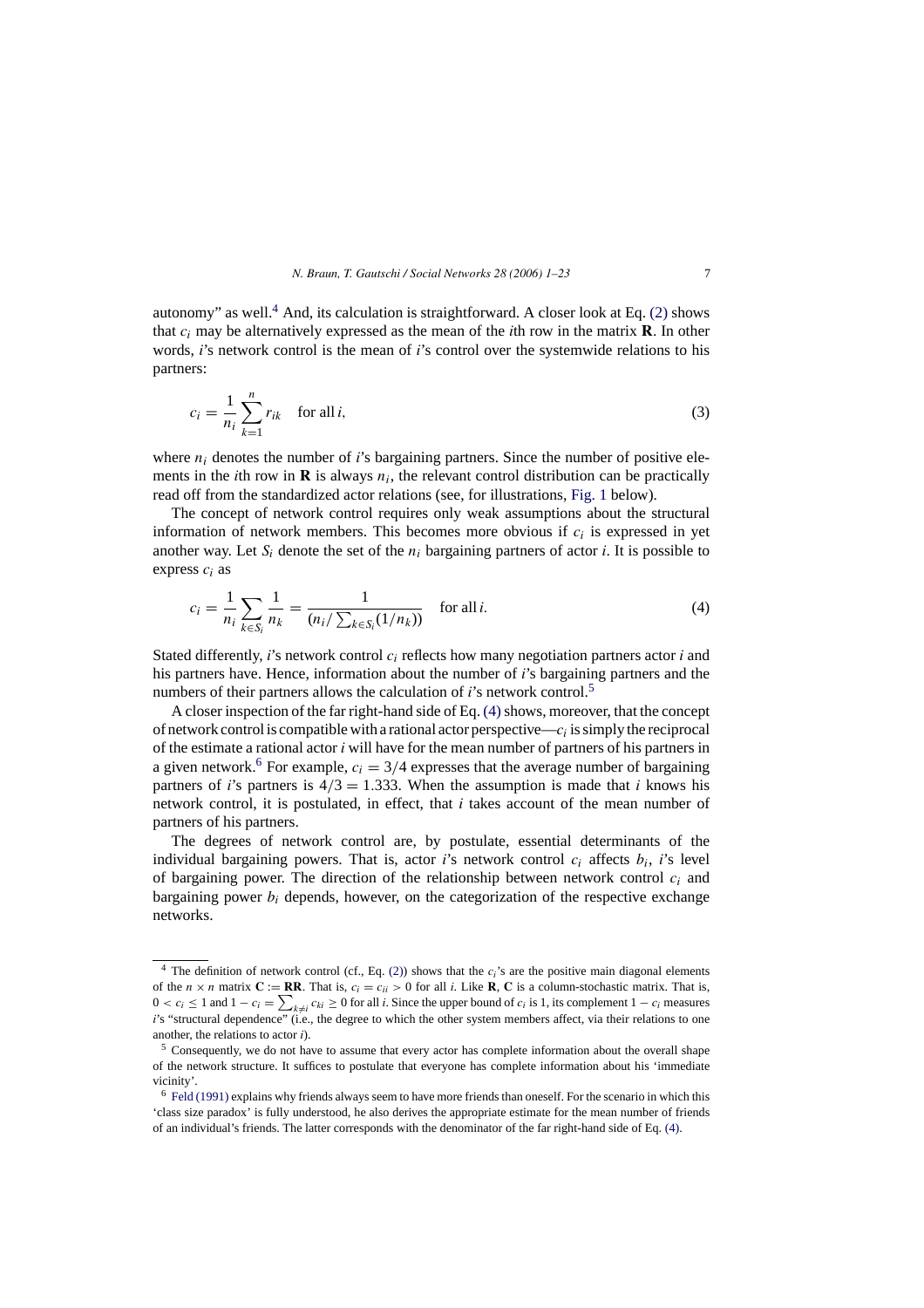## <span id="page-7-0"></span>*2.2. Network categorization and bargaining power*

We focus on such network structures in which everybody knows, apart from his network control, that each link concerns the bilateral split of an identical surplus or value. It is also assumed that everybody knows the exchange restrictions (e.g., completion of just one exchange per round) and the type of network connections all system members face. Put differently, it is common knowledge that all given relations are either substitutable (negatively connected) or complementary (positively connected).7

Given these postulates, we now can specify how network control affects bargaining power. Imagine first a system with negatively connected relations. Such a network has two essential features: *i*'s bargaining relations are substitutable and compete with the relations of *i*'s partners to others. Both features suggest that *i*'s bargaining power rises with his network control—by definition, more control means that  $i$  depends less on his current negotiation partner for exchange and that *i*'s bargaining partners tend to have fewer alternatives. For the case of negatively connected relations, it thus can be assumed that *i*'s bargaining power  $b_i$  rises with *i*'s network control  $c_i$ .

It is reasonable to postulate just the contrary for the opposite scenario of positively connected relations. In a setting with positive connections, relations with different partners ensure the resource flow through the system. And, if an actor's network control or structural autonomy is lower, the others have a stronger effect, via their links to one another, on the relations to him. Put differently, if *i*'s network control is smaller, he possesses, by definition, a higher structural dependence and this creates additional opportunities in a setting with positive connections. For example, due to the others' transactions, a less autonomous actor may serve as a broker or crucially affect the resource flow through the system. For the case of positively connected relations, it thus can be assumed that *i*'s bargaining power  $b_i$ increases if  $i$ 's network control  $c_i$  decreases.

To formalize these ideas, we follow [Binmore \(1985, p. 273\)](#page-20-0) who defines individual bargaining power as the negative reciprocal of a logarithmic expression. It is assumed that

$$
b_i := \begin{cases} -1/\ln(wc_i) & \text{if } i \text{ faces a negatively connected exchange network} \\ -1/\ln(1 - wc_i) & \text{if } i \text{ faces a positively connected exchange network} \end{cases}
$$
(5)

where we use the shorthand

$$
w := \frac{m+n}{1+m+n}.\tag{6}
$$

The latter is a network-specific fraction which rises with the number of mutual ties in the network, *m*, and the number of network members, *n*. In Eq. (5), the weight w scales the degrees of network control or structural autonomy such that  $b_i$  is always a positive number.<sup>8</sup>

<sup>7</sup> In accordance with most published work in the field, we exclude mixtures of positive and negative connections. Since our focus is on simple networks, we restrict our attention to exchange structures with either negative or positive connections only.

 $8$  There are three reasons for Eq. (6), the specific definition of w. First, admissible transformations of network control are those which just change the unit of scale. The weight  $w$  clearly fulfills this requirement. Second, any bargaining network may be characterized by the number of mutual ties, *m*, and the number of system actors, *n*.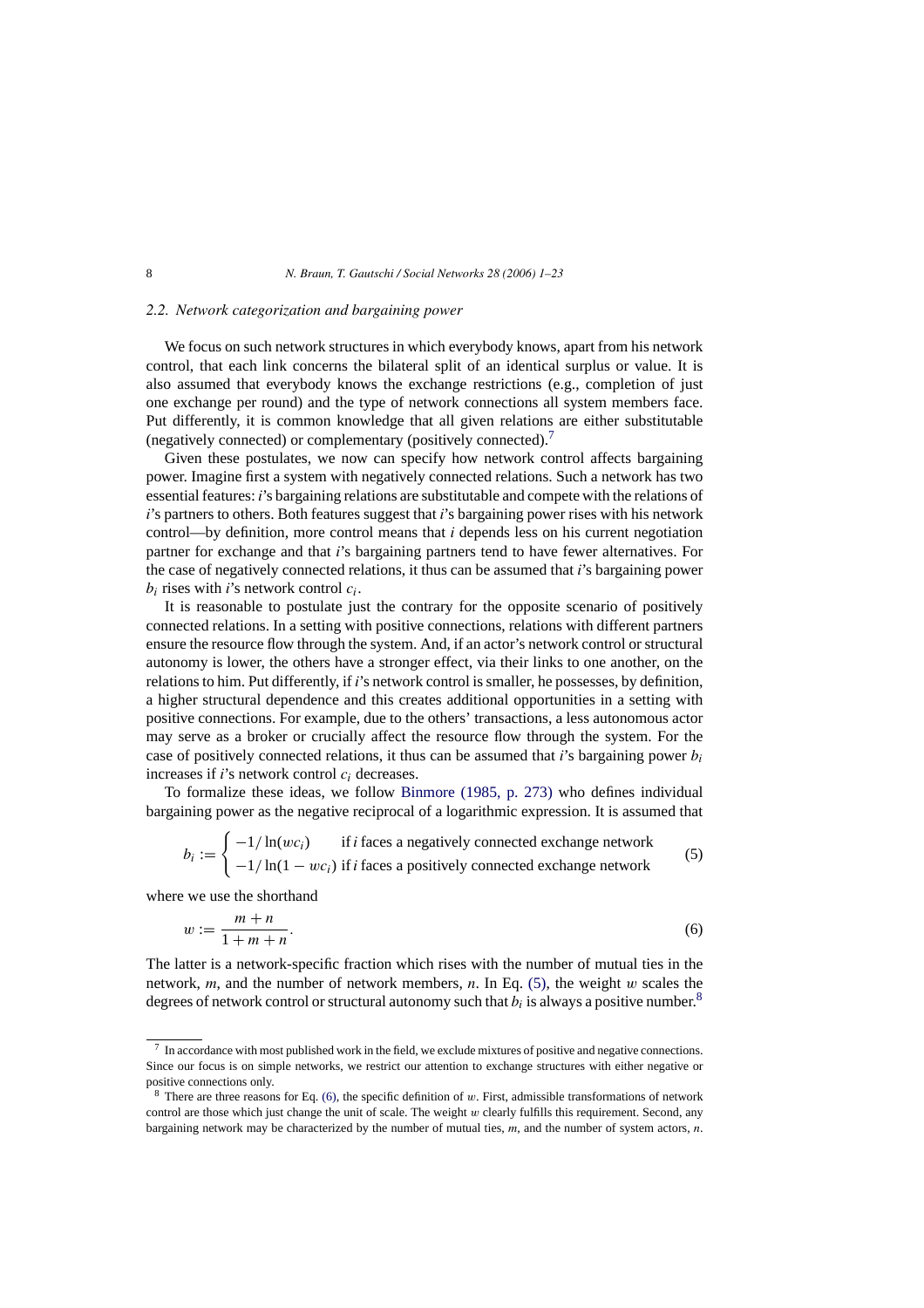Starting from the distribution of network control, each actor's bargaining power results from combining Eqs. [\(5\) and \(6\)](#page-7-0) for the network under consideration. We now can specify the negotiation outcomes associated with the two types of exchange networks.

#### *2.3. Exchange outcomes and network types*

As already discussed, we postulate that *i* and *j* determine their profit shares in negotiations over the partitioning of the given value  $v$  as if they would solve the optimization problem expressed in Eq. [\(1\).](#page-3-0) The maximization of the equivalent welfare function  $x_{ij}^{b_i}(v - x_{ij})^{b_j}$ implies that *i* can obtain the exchange profit

$$
x_{ij} = \left(\frac{b_i}{b_i + b_j}\right)v = p_{ij}v \quad \text{for } i \neq j,
$$
\n<sup>(7)</sup>

where  $p_{ij} := b_i/(b_i + b_j)$  defines *i*'s relative bargaining power in the relation with *j*. And, since  $p_{ij} = 1 - p_{ij}$  holds by definition, *i*'s partner *j* will receive  $x_{ii} = (1 - p_{ii})v = p_{ii}v.$ 

Accordingly, the optimal partition of the given surplus depends on the combination of  $b_i$  and  $b_j$ . Put differently, the bargaining power of just one partner is irrelevant for the negotiation outcome—it is the relative bargaining power (i.e.,  $p_{ij}$  or  $p_{ji} = 1 - p_{ij}$ ) which matters for the profit split. Since  $x_{ij} = p_{ij}v$  and  $x_{ji} = (1 - p_{ij})v$ , a comparison of actor *i*'s profit share with that of his bargaining partner *j* yields the following chain of equivalent conclusions:

$$
x_{ij} \ge x_{ji} \Longleftrightarrow x_{ij} \ge \frac{1}{2} \nu \Longleftrightarrow p_{ij} \ge \frac{1}{2} \Longleftrightarrow b_i \ge b_j \quad \text{for } i \ne j.
$$
 (8)

Put verbally, a symmetric distribution of bargaining powers  $(b_i = b_j$  or  $p_{ii} = 1/2 = p_{ii}$ ) always yields an equal split of the pie  $(x_{ij} = v/2 = x_{ji})$ . There will be an unequal profit division, however, when the power of the two negotiation partners differs. Specifically, *i*'s exchange profit  $x_{ij}$  dominates *j*'s exchange profit  $x_{ij}$  such that *i* gets more than half of the pie if and only if  $p_{ij}$  exceeds  $p_{ji}$ . Because of  $p_{ij} + p_{ji} = 1$ , the latter is satisfied if and only if *i*'s relative bargaining power in the relation with *j* exceeds 1/2. And, this is equivalent to the condition that *i*'s absolute bargaining power  $b_i$  exceeds *j*'s absolute bargaining power  $b_i$ .

The actors' bargaining powers depend, by postulate, on their structural embeddedness and relational features. As a consequence, the model implications reflect these determinants. Substituting Eq. [\(5\)](#page-7-0) into Eq. (7) gives specific conclusions about the exchange profits in the different network types:

It thus is reasonable to define the scaling factor  $w$  in terms of these system parameters. Third, weighting should preserve the essential role of network control in our approach. The weight  $w$  is a systemwide constant which, at most, moderately changes the original values of network control—because of  $m \ge 1$  and  $n \ge 2$ , it holds that  $3/4 \leq w < 1$ .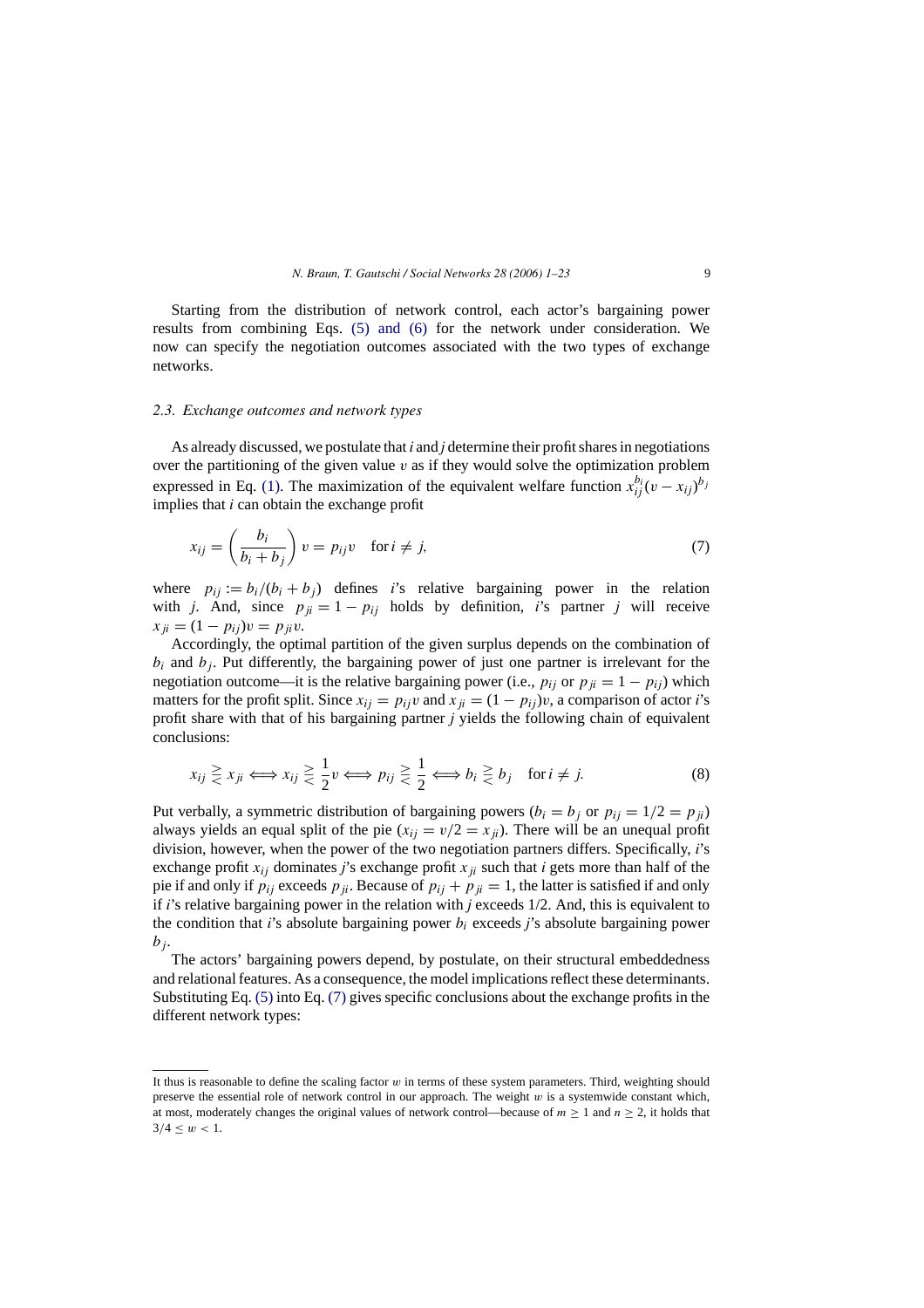*Negatively connected network*: If the actors *i* and *j* negotiate in a negatively connected network, then *i*'s exchange profit in the match with *j* is

$$
x_{ij} = p_{ij}v = \frac{b_i}{b_i + b_j}v = \left(\frac{[-1/\ln(wc_i)]}{[-1/\ln(wc_i)] + [-1/\ln(wc_j)]}\right)v
$$

$$
= \left(\frac{\ln(wc_j)}{\ln(wc_i) + \ln(wc_j)}\right)v \text{ for } i \neq j.
$$
(9)

Hence, *i*'s relative bargaining power and exchange profit in a substitutable relation with *j* rise, everything else being constant, when either *i*'s network control  $c_i$  increases or *j*'s network control  $c_i$  decreases.<sup>9</sup>

*Positively connected network*: If the actors *i* and *j* negotiate in a positively connected network, then *i*'s exchange profit in the match with *j* is

$$
x_{ij} = p_{ij}v = \frac{b_i}{b_i + b_j}v = \left(\frac{[-1/\ln(1 - wc_i)]}{[-1/\ln(1 - wc_i)] + [-1/\ln(1 - wc_j)]}\right)v
$$

$$
= \left(\frac{\ln(1 - wc_j)}{\ln(1 - wc_i) + \ln(1 - wc_j)}\right)v \quad \text{for } i \neq j. \tag{10}
$$

Consequently, actor *i*'s relative bargaining power and negotiated profit in a complementary relation with *j* increase, everything else being constant, if either *i*'s network control  $c_i$  falls or *j*'s network control  $c_j$  rises.

Since  $w := (m + n)/(1 + m + n)$  and  $c_i := \sum_k r_{ik}r_{ki}$  hold by definition and  $r_{ij}$  measures *i*'s fraction of the systemwide relations to *j*, we thus may uniquely predict the distributions of relative bargaining power and negotiated profit for any simple exchange structure with either substitutable or complementary relations.

Concrete analyses of such network structures illustrate, as will become clear below, the straightforward application of our approach. To compare such theoretical predictions with empirical observations, we first need to describe and select relevant experimental studies.

#### **3. Experiments and data selection**

There are various experimental results with regard to profit and power distributions in simple exchange networks (e.g., [Bienenstock and Bonacich, 1993; Lovaglia et al.,](#page-20-0) [1995; Skvoretz and Fararo, 1992; Skvoretz and Willer, 1993; Yamagishi et al., 1988\).](#page-20-0) Since many experiments have been conducted, several exchange theorists (e.g., [Burke,](#page-20-0) [1997; Friedkin, 1995; Yamaguchi, 1996\)](#page-20-0) substantiate the empirical relevance of new theoretical ideas by referring to an appropriate subset of the published findings. We also

<span id="page-9-0"></span>

<sup>&</sup>lt;sup>9</sup> These conclusions reflect that  $\partial p_{ij}/\partial c_i > 0$ ,  $\partial p_{ij}/\partial c_j < 0$  and  $\partial x_{ij}/\partial c_i > 0$  as well as  $\partial x_{ij}/\partial c_j < 0$ . The signs of these partial derivatives inform about the reaction of *i*'s relative bargaining power  $p_{ij}$  and *i*'s profit share  $x_{ij}$  in the match with *j* when exogenous structural changes affect either *i*'s network control  $c_i$  or *j*'s network control  $c_j$ , but preserve the valued relation between *i* and *j*.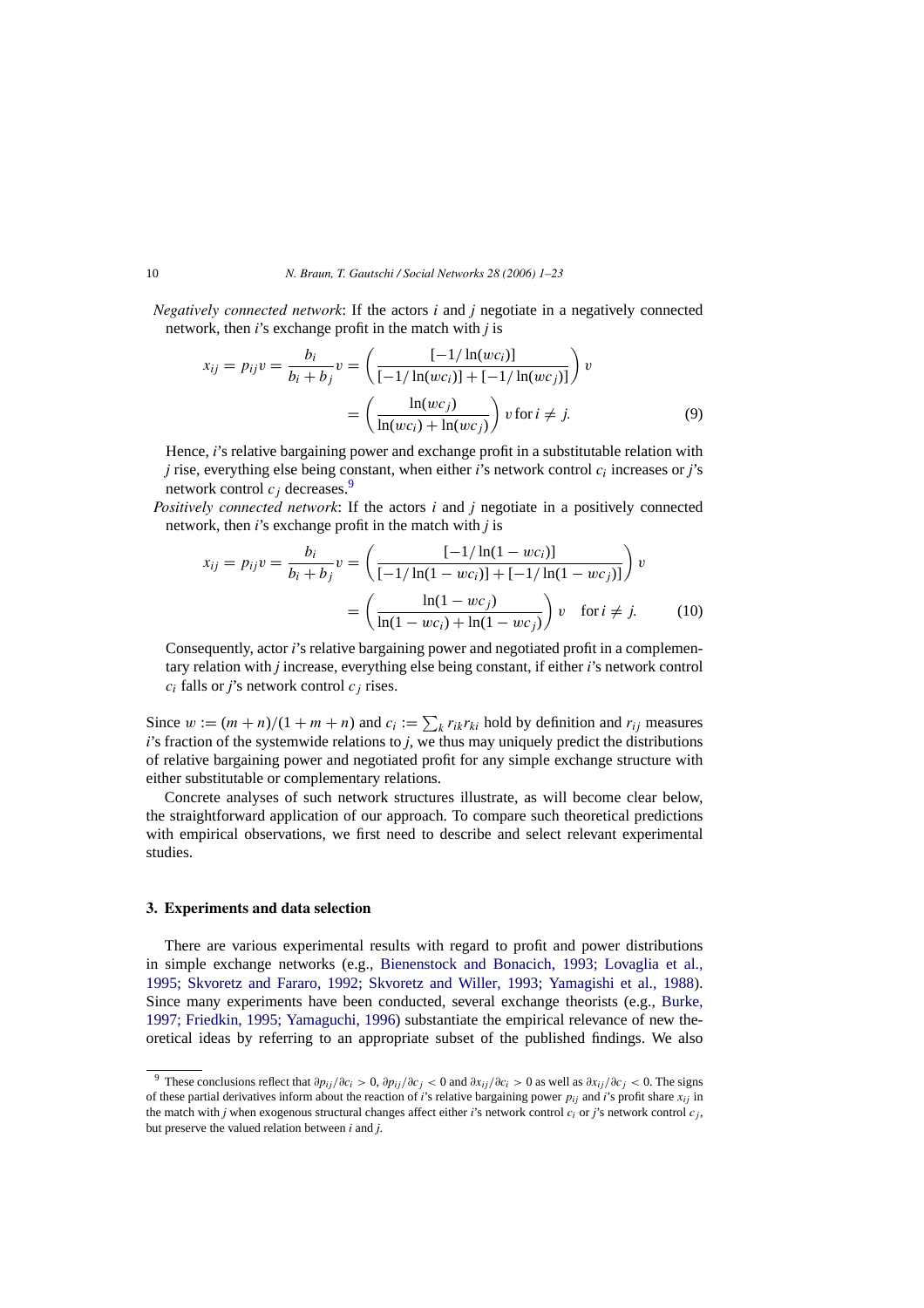adopt this strategy of empirical validation. To specify the relevant data selection criteria, it is reasonable to briefly describe features of experimental studies on exchange networks.

## *3.1. Experimental work*

Starting point of an exchange network experiment is a specific bargaining structure which limits matches between potential exchange partners. Experimenters are interested in the effects the structural embeddedness has on profit splits between adjacent nodes. The presentation of experimental findings therefore refers to the types of structural positions (A, B, C, D, and E) the different actors have. Individuals located at structurally equivalent positions are normally distinguished by numeric subscripts  $(e.g., A<sub>1</sub>, A<sub>2</sub>).$ 

[Fig. 1](#page-11-0) depicts negotiation structures most of which are popular in laboratory experiments. Nearly all of those experiments focus on networks with equally valued relations (i.e., each bilateral bargaining session concerns the division of an identical surplus). To prepare the application of our model to such structures, [Fig. 1](#page-11-0) also informs about the relevant columnstochastic matrices **R** with elements  $r_{ij}$  and the associated control vectors **c** with entries  $c_i := \sum_k r_{ik} r_{ki}$  for all *i*.

The design of experiments on exchange networks has common features (see, e.g., [Skvoretz and Willer, 1991\).](#page-21-0) All experiments consist of several rounds of negotiation and exchange, while the relational structure is kept constant. Bargaining sessions involve adjacent network positions only, where usually a cake of identical size (normally 24 "profit points") is to be split in any bilateral match. After a series of offers and counteroffers, negotiations stop when an agreement is reached. Partly due to a computerized setting, proposals can be made within seconds and bargaining sessions do not last long (viz., agreement in less than a few minutes). Most experiments concern negatively connected networks. The experimental design often restricts the number of exchanges per connection and round—empirical research usually refers to those negatively connected settings in which every actor is subject to the same exchange restriction (e.g., one-exchange rule).

Subjects are usually undergraduates who participate for pay (monetary compensation according to bargaining success). They receive general information about the purpose and the number of rounds of the experiment. Training and practice rounds serve to ensure their understanding of the bargaining situation. And, there is no misdirection. Subjects normally possess complete information about the bargaining rules, the earnings of their partners, the shape of the negotiation structure, and their own positions within the network.10

To eliminate possible effects of interindividual heterogeneity, researchers apply different procedures. Some authors (e.g., [Bonacich and Friedkin, 1998\)](#page-20-0) randomly assign subjects to fixed network positions and prevent face to face encounters (i.e., subjects sit in separate rooms and interact through computer terminals). Others (e.g., [Lovaglia et al., 1995\)](#page-21-0) ensure

<sup>&</sup>lt;sup>10</sup> In some experimental studies, however, the subjects did not know the overall shape of network structures, their own network positions, or the other players' earnings (e.g., [Bonacich and Friedkin, 1998; Thye et al., 1997;](#page-20-0) [Yamagishi et al., 1988\).](#page-20-0)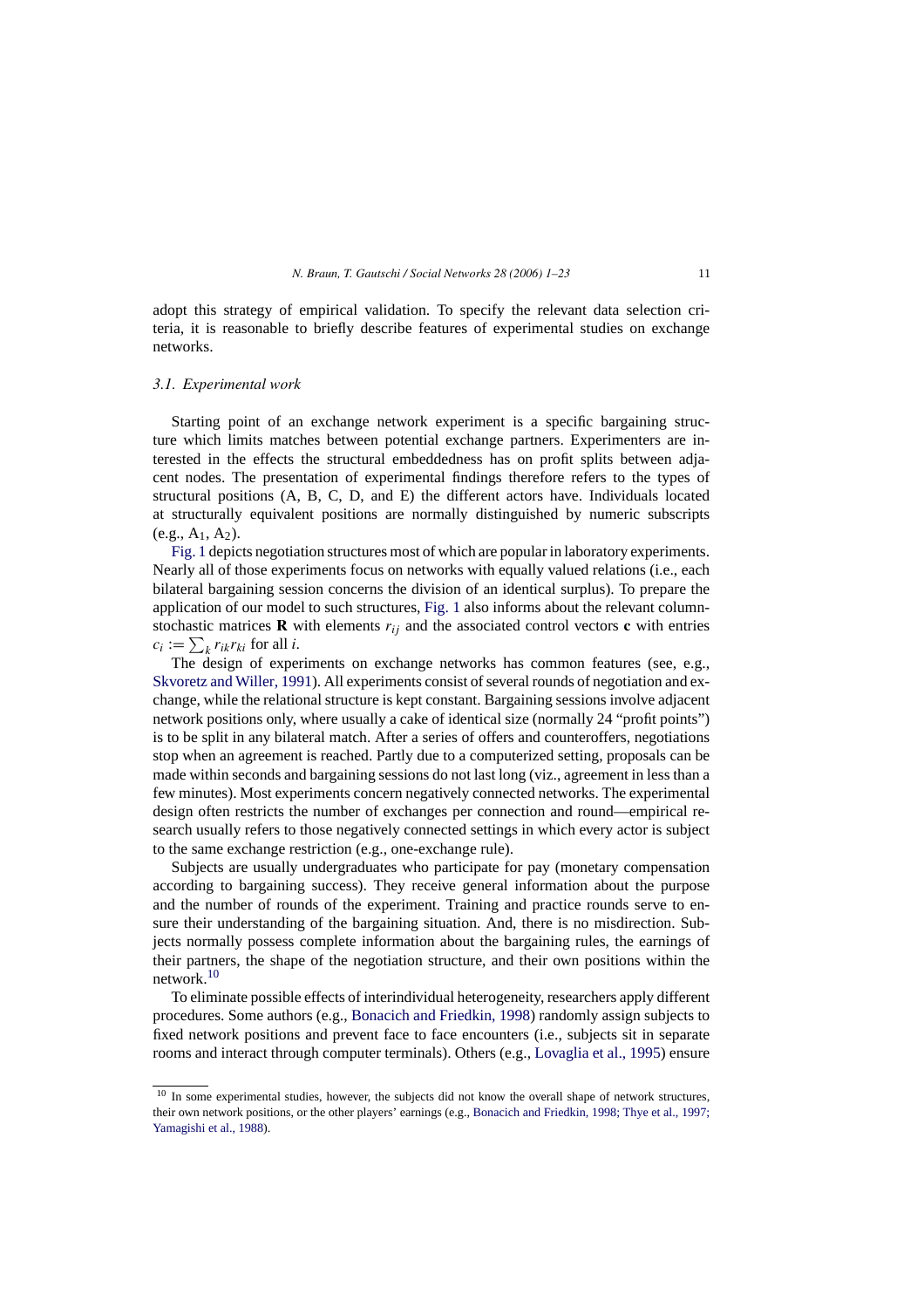<span id="page-11-0"></span>

Fig. 1. Network structures, relational matrices **R**, and control vectors **c**.

an impersonal experimental setting as well, but rotate subjects through all network positions during the experiment. In addition, both procedures should help inhibit, partly in combination with other aspects of the experimental design (e.g., lack of information on other players' earnings), possible effects of individual preferences for equality in earnings over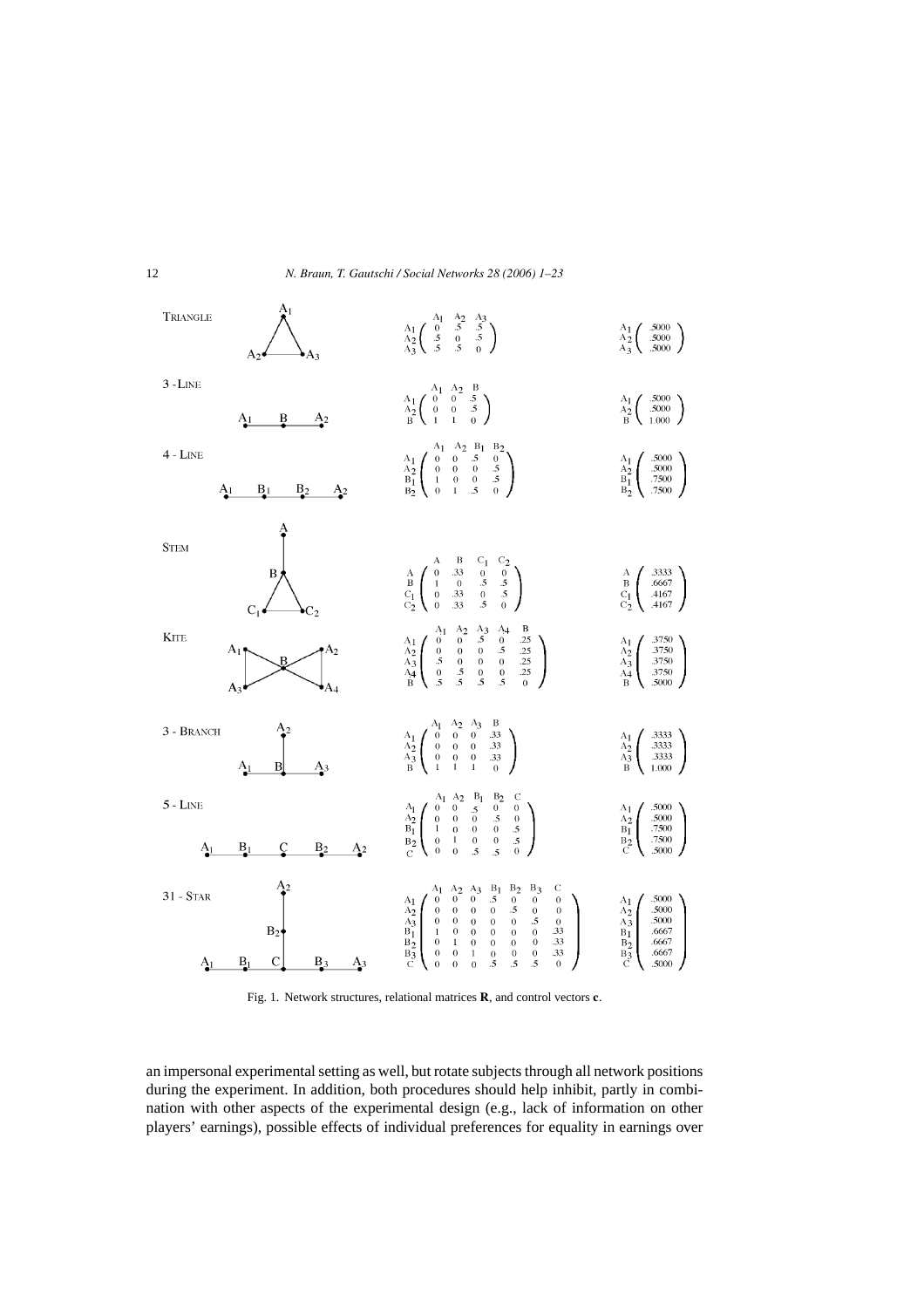the entire experiment. It is not clear, however, whether these precautions are fully effective or, if not, which procedure is more appropriate. $^{11}$ 

Nevertheless, experimental results are often interpreted as effects the given network structure has on exchange patterns and/or profit divisions between adjacent positions. As a matter of fact, however, they are averages of what happened over a limited number of negotiated exchanges. And, results on exchange profits are routinely represented by the means of profit points the advantaged positions in given matches could realize over several rounds of the experiment. Occasionally, they are reported as systemwide fractions of power associated with structural positions (i.e., in our terminology, the relative bargaining powers of position holders are standardized over all matches such that they add up to unity over all network members). Before we confront our theoretical predictions with such empirical evidence, a few words about our choice of data may be helpful.

#### *3.2. Selection of experiments*

Several aspects characterize our choice of empirical data. First, in accordance with the domain of our model, we focus on those experiments which concern identically valued relations.

Second, we restrict our attention to those experimental studies in which subjects possess complete information about the bargaining rules, the earnings of their partners, the shape of the negotiation structure, and their own positions within the network. This decision simply reflects the assumptions of our theory—actors have to know at least their own relations and those of their partners as well as the numbers of mutual ties and actors in the network.

Third, apart from one exception, we compare theoretical predictions with experimental results on negatively connected structures. This reflects that [Yamagishi et al. \(1988\)](#page-21-0) is the only experimental study of a positively connected setting. In addition to empirical work on negative connections (e.g., [Cook et al., 1983; Markovsky et al., 1988\),](#page-20-0) we therefore refer to the latter in our comparison with [Yamaguchi's \(1996\)](#page-21-0) theory, the only other model for negatively and positively connected relations.

Fourth, because of the relatively large number of experiments on negatively connected structures, we select a subset of those studies. This subset is characterized by a similar design—our focus will be on experiments in which (I) each position holder faces the same exchange restriction (e.g., one-exchange rule), and (II) subjects are rotated through all network positions. The selection criterion (I) reflects that the bulk of published experiments is subject to this restriction. The selection criterion (II) reflects a methodological point. As mentioned, experimenters try to inhibit possible effects of subjects' desire for equality in earnings via two distinct procedures (random assignment to fixed positions vs. rotation of subjects through all structural positions)—the more appropriate procedure is not known

<sup>&</sup>lt;sup>11</sup> This conclusion reflects statements of experimenters who apply the different procedures. To rationalize specific empirical results, [Lovaglia et al.](#page-21-0) [\(1995\)](#page-21-0) refer to the potential problem of subjects' preferences for equity in experimental research. [Bonacich and Friedkin \(1998\)](#page-20-0) [a](#page-20-0)lso mention that their results may have been affected by such preferences.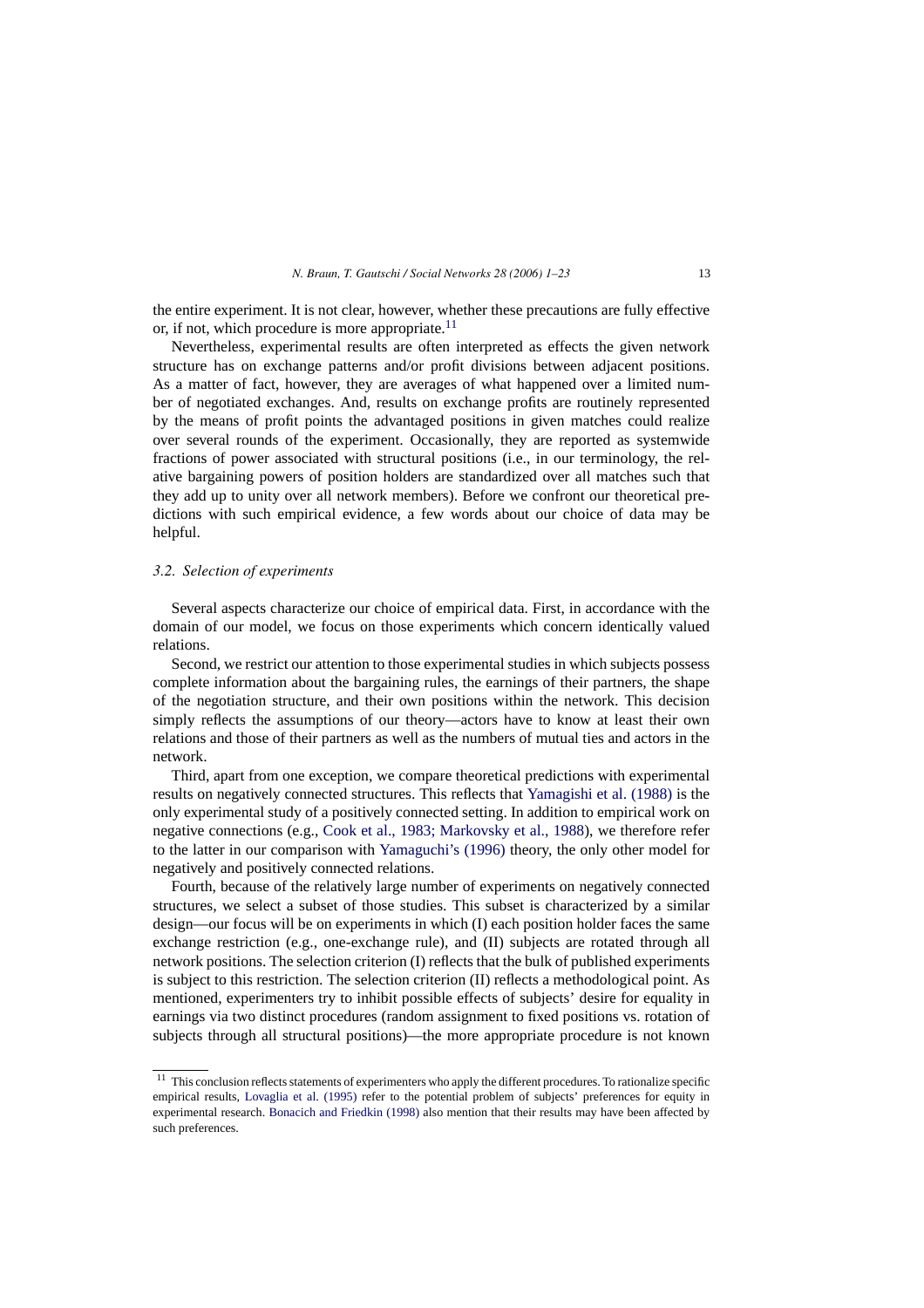yet, however. To avoid biases as far as possible, we therefore fix the procedure and mainly refer to such studies on negatively connected structures in which subjects were rotated through network positions.<sup>12</sup> While this selection criterion may seem restrictive, there are enough published data for a systematic comparison of predictions from our network control bargaining (hereafter, NCB) model and other theories.

# **4. Applications**

### *4.1. Dyadic profit splits*

Using experimental results obtained by [Skvoretz and Willer \(1993\)](#page-21-0) as reference point, [Table 1](#page-14-0) compares NCB-predictions for dyadic exchange outcomes in popular networks (4- Line, Stem, Kite, 3-Branch, see [Fig. 1\)](#page-11-0) with those of alternative approaches. The latter are [Lovaglia et al.'s \(1995\)](#page-21-0) GPI-RD, [Yamaguchi's \(1996\)](#page-21-0) power model (Y), [Skvoretz and](#page-21-0) Willer's (1993) exchange resistance theory (ER), [Friedkin's \(1986, 1992\)](#page-20-0) expected value theory (EV), [Yamagishi and Cook's \(1992\)](#page-21-0) equi-dependence theory (ED), and [Burke's](#page-20-0) (1997) identity simulation model (IS).<sup>13</sup> The observations listed in [Table 1](#page-14-0) refer to estimated means of profit points of structural position B, where 24 profit points per match had to be divided.

The associated NCB-predictions follow, for the given size of the cake of 24, from inserting the actors' degrees of structural autonomy (cf., [Fig. 1\)](#page-11-0) and the network-specific weight into Eq. [\(9\),](#page-9-0) the equation for dyadic profit shares in a negatively connected relation. To illustrate the procedure, let us take a look at the 4-Line structure and compute the relevant profit points. [Fig. 1](#page-11-0) informs about the structural autonomy levels or degrees of network control:  $c_{A1} = 0.5 = c_{A2}$  and  $c_{B1} = 0.75 = c_{B2}$ . It also gives the number of mutual ties ( $m = 3$ ) and the number of system actors ( $n = 4$ ) such that  $w = (m+n)/(1+m+n) = 0.875$ . Substituting into Eq. [\(9\)](#page-9-0) yields, when numeric subscripts are dropped for notational convenience, the profit point prediction for B in the match with A:

$$
x_{\text{BA}} = p_{\text{BA}} \times 24 = \left(\frac{\ln(0.875 \times 0.5)}{\ln(0.875 \times 0.75) + \ln(0.875 \times 0.5)}\right) \times 24 = 15.9
$$

such that  $x_{AB} = (1 - p_{BA}) \times 24 = 24 - 15.9 = 8.1$  gives the profit points for A in the relation with B. In addition to such NCB-predictions, [Table 1](#page-14-0) contains profit point predictions from other models. To compare the empirical performance of the theories, we use two "goodness-of-fit" measures, viz., the "Absolute Deviation" (AD) and the "Mean Deviation" (MD). Whereas AD is the average absolute difference between

<sup>&</sup>lt;sup>12</sup> The only exception is [Cook et al.'s \(1983\)](#page-20-0) study. In their experimental setting, subjects were neither rotated nor informed about their partners' earnings. Following [Yamaguchi \(1996\), Markovsky et al. \(1997\), w](#page-21-0)e include the Cook et al. data in our comparison with Yamaguchi's theory.

<sup>&</sup>lt;sup>13</sup> We selected those approaches because, in contrast to other published theories (e.g., [Bienenstock and Bonacich,](#page-20-0) [1992\),](#page-20-0) they offer profit point predictions for all networks under study.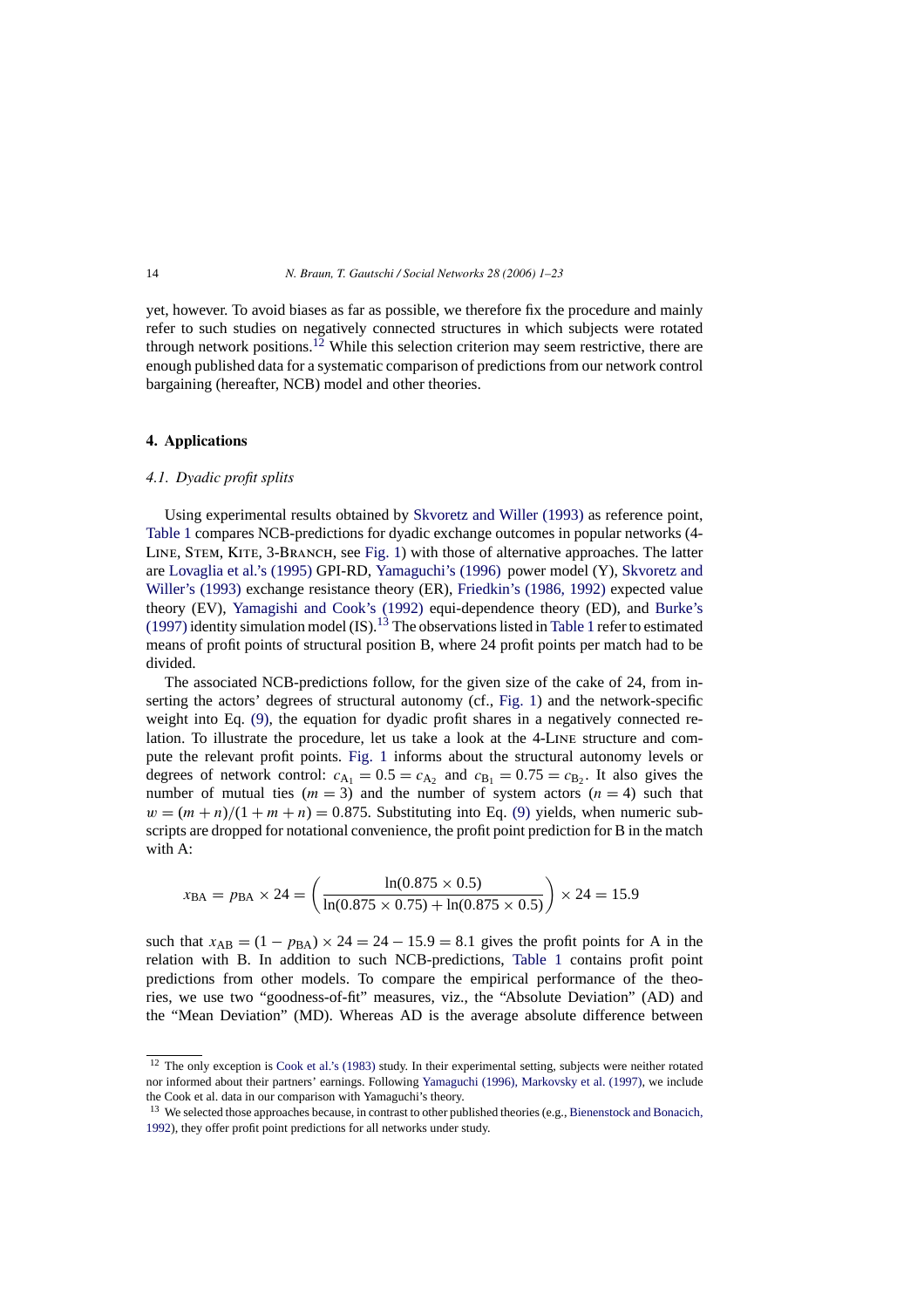| <b>Network</b>                     | Match      | Theoretical predictions <sup>a</sup> |                                      |                                      |                          |                          |                          |                                      | Observed <sup>b</sup>     |
|------------------------------------|------------|--------------------------------------|--------------------------------------|--------------------------------------|--------------------------|--------------------------|--------------------------|--------------------------------------|---------------------------|
|                                    |            | <b>NCB</b>                           | <b>GPI-RD</b>                        | Y                                    | ER                       | EV                       | <b>ED</b>                | <b>IS</b>                            |                           |
| 4-LINE                             | B:A        | 15.9                                 | $14.5^{\dagger}$                     | $13.3^{\dagger}$                     | 16.0                     | 21.1                     | 16.0                     | $13.8^{\dagger}$                     | 14.1 (0.40)               |
| <b>STEM</b>                        | B:A<br>B:C | $16.8^{\dagger}$<br>$15.7^{\dagger}$ | $15.6^{\dagger}$<br>$13.7^{\dagger}$ | $14.4^{\dagger}$<br>$13.2^{\dagger}$ | 18.3<br>$15.2^{\dagger}$ | 22.0<br>$19.5^{\dagger}$ | 18.0<br>$14.4^{\dagger}$ | $15.6^{\dagger}$<br>$12.9^{\dagger}$ | 15.3 (0.82)<br>16.5(2.64) |
| <b>KITE</b>                        | B:A        | $13.9^{\dagger}$                     | $13.7^{\dagger}$                     | $12.8^{\dagger}$                     | $12.5^{\dagger}$         | 12.0                     | 12.0                     | 12.1                                 | 14.1(0.77)                |
| 3-BRANCH                           | B:A        | $21.7^{\dagger}$                     | 23.0 <sup>c</sup>                    | 18.0                                 | $21.2^{\dagger}$         | $22.0^{\dagger}$         | 24.0                     | $21.9^{\dagger}$                     | 21.6(0.49)                |
| AD <sup>d</sup><br>MD <sup>d</sup> |            | 0.88<br>0.50                         | 1.06<br>0.64                         | 1.98<br>1.04                         | 1.64<br>0.83             | 3.84<br>2.07             | 2.24<br>1.01             | 1.30<br>0.83                         |                           |

<span id="page-14-0"></span>Table 1 Dyadic exchange profits in negatively connected networks

Notes: Experiments took place under an overall one-exchange rule, where 24 profit points per match had to be divided. Predictions and observations are for profit points of structural position B. Profit points for positions A and C in the match with B result from (24— profit of B), respectively. NCB = Network control bargaining model; GPI-RD = graph-theoretic power index with resistance and degree (Lovaglia et al., 1995);  $Y =$  [Yamaguchi's \(1996\)](#page-21-0) power model, predictions based on the parameter choice  $s = 8$  (elasticity of substitution); ER = exchange resistance theory [\(Skvoretz and Willer, 1993\); E](#page-21-0)V = expected value theory [\(Friedkin, 1986, 1992\);](#page-20-0) ED = equi-dependence theory [\(Yamagishi and Cook, 1992\); I](#page-21-0)S = identity simulation model [\(Burke, 1997\).](#page-20-0)

<sup>a</sup> Profit predictions, except for GPI-RD, Y, and IS, are taken from [Skvoretz and Willer \(1993, Table 2\); pr](#page-21-0)edictions for GPI-RD, Y, and IS are taken from [Lovaglia et al. \(1995, Table 1\),](#page-21-0) [Yamaguchi \(1996, Table 3\), a](#page-21-0)nd [Burke \(1997,](#page-20-0) Table 1), respectively.

<sup>b</sup> Experimental results with standard errors in brackets, as reported by [Skvoretz and Willer \(1993, Table 2\).](#page-21-0)

<sup>c</sup> Own calculation, based on [Lovaglia et al. \(1995\).](#page-21-0)

 $d$  AD = absolute deviation (the sum of absolute distances between observed and predicted profit points relative to number of comparisons); MD = mean deviation (the Euclidean distance between observed and predicted profit points relative to number of comparisons).

† Daggers indicate that predicted values fall within the 95% confidence interval of the observed values. Put differently, these predictions fit the observations at the  $p < 0.05$  significance level (two-tailed tests).

observed and predicted profit points over all matches under consideration, MD is the Euclidean distance between observed and predicted profit points relative to the number of comparisons.<sup>14</sup>

According to the MD and AD values in Table 1, all theories make acceptable profit point predictions. Nevertheless, they differ in terms of predictive accuracy. In particular, [Friedkin's \(1986, 1992\)](#page-20-0) expected value theory (EV) seems, at first sight, to be an outlier. A closer look reveals, however, that EV predicts poorly with respect to just two matches (viz., the 4-Line and the B:A relation in the Stem network). These relations also turn out to be problematic for [Skvoretz and Willer's \(1993\)](#page-21-0) exchange resistance theory (ER) as well as [Yamagishi and Cook's \(1992\)](#page-21-0) equi-dependence theory (ED). While [Burke's \(1997\)](#page-20-0) identity

<sup>&</sup>lt;sup>14</sup> While the calculation of AD is straightforward, an example for the computation of MD may be helpful. To obtain the value of MD for the NCB model (see, Table 1), we determine the sum of squared deviations between observations and predictions:  $(14.1 - 15.9)^2 + (15.3 - 16.8)^2 + (16.5 - 15.7)^2 + (14.1 - 13.9)^2 + (21.6 - 21.7)^2 =$ 6.18. Taking the square root and dividing the result by the number of comparisons (i.e.,  $\sqrt{6.18}/5$ ) gives the reported MD of 0.50.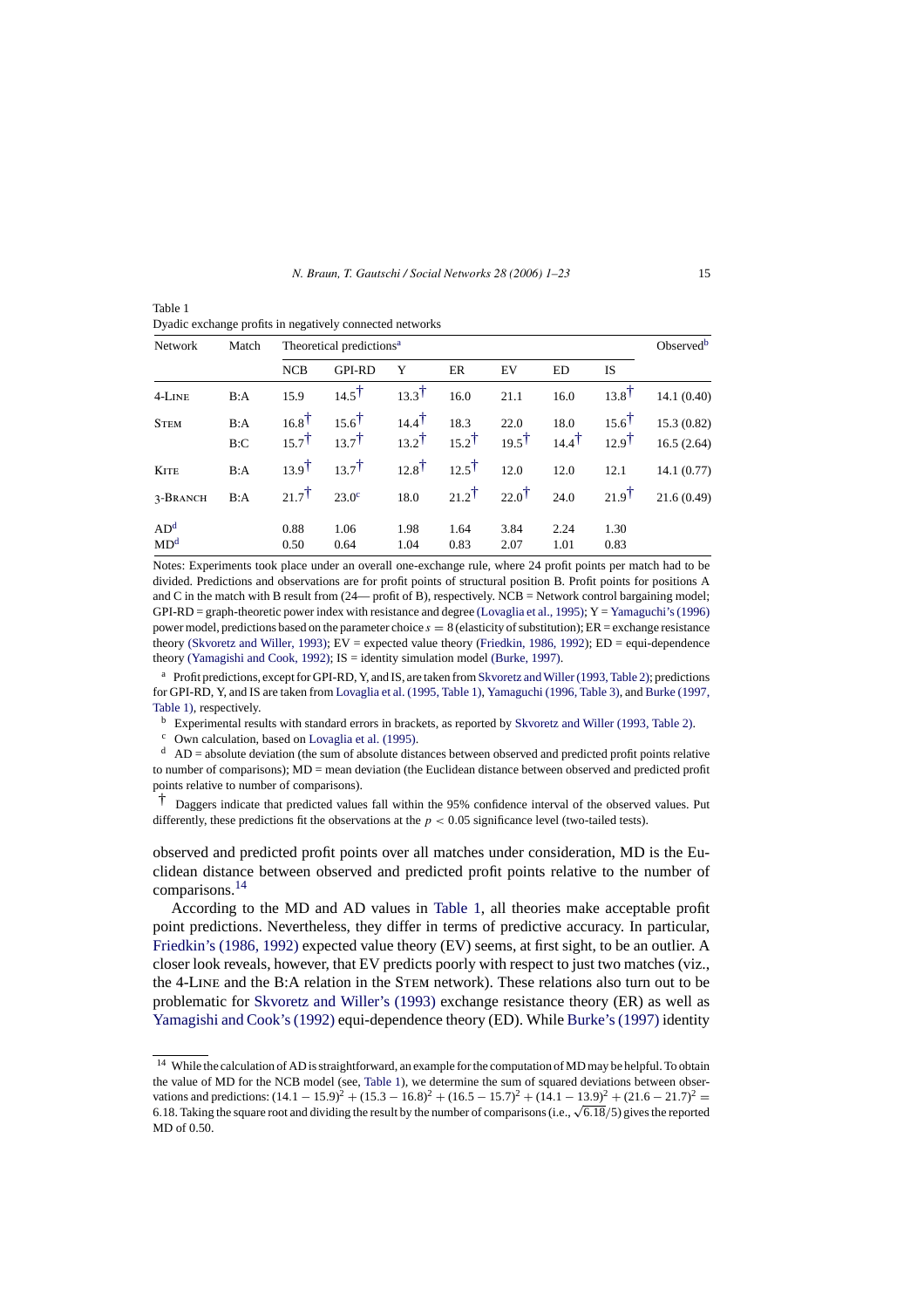simulation model (IS), [Lovaglia et al.'s \(1995\)](#page-21-0) GPI-RD, and [Yamaguchi's \(1996\)](#page-21-0) power model (Y) offer much better predictions for those links, they do not closely fit the empirical results for others.15 And, even though the NCB model has the lowest AD and MD, it is also not completely in line with the experimental evidence. This can be seen from the more standard test of fit reported in [Table 1](#page-14-0) as well. Following [Skvoretz and Willer \(1993\)](#page-21-0) and [Yamaguchi \(1996\),](#page-21-0) it is asked there whether predictions fall within the 95% confidence intervals of the empirically observed means. According to this test, the NCB-prediction for the 4-Line structure does not fit the experimental data. The other NCB-predictions correspond with the evidence, however.

This is important for a specific reason. The empirical observations in [Table 1](#page-14-0) indicate that negatively connected networks with equally valued relations and structurally distinct positions may considerably differ in terms of profit divisions. Compare, for example, the mean profit points obtained by position B in matches with actors at position A in the 3-Branch and Kite networks: B gets, on average, 21.6 profit points (i.e., 90% of the available resources) in the 3-BRANCH network, but 14.1 profit points (i.e., 59% of the available resources) in the KITE structure. Because of the experimental design, such variations of profit splits can be attributed to structural effects. According to the NCB model, they reflect that, apart from unequal numbers of actors and ties, the structures under consideration are associated with different distributions of network control—while the KITE network has more nodes and links than the 3-BRANCH structure, the distribution of network control is more unequal in the latter than in the former. As a consequence, the profit differentiation in the 3-BRANCH network will be more extreme than in the KITE structure.<sup>16</sup> Notice that, if the empirically observed means of profit points are taken as measuring rods, the NCB model closely predicts the profit splits in both networks.

The acceptable fit of the NCB model is not limited to the empirical findings reported in [Table 1.](#page-14-0) This becomes clear if one follows [Burke \(1997\)](#page-20-0) and combines the data of [Skvoretz and Willer \(1993\)](#page-21-0) with those of [Lovaglia et al. \(1995\)](#page-21-0) as well as [Skvoretz and](#page-21-0) Fararo [\(1992\).](#page-21-0)<sup>17</sup> Specifically, we calculate the means of all the experimental results for

 $15$  All theories fail to predict that the structural position B in the STEM network apparently gets a larger profit in the match with C than in the relation with A. It should be noted, however, that the mean of profit points associated with the B:C relation in [Table 1](#page-14-0) is, in comparison to the empirical results for all other matches, based on a low number of exchanges and associated with a large standard error. [Skvoretz and Lovaglia \(1995\)](#page-21-0) discuss, among other things, the relatively rare occurrence of B:C exchanges in the Stem structure.

<sup>&</sup>lt;sup>16</sup> The NCB model predicts a maximum differentiation of profits in specific networks only. For structures with equally valued and substitutable relations between distinct positions, Eq. [\(9\)](#page-9-0) implies that the profit division approaches maximum differentiation if and only if there is a sufficiently large number of network members and mutual ties, and the advantaged actor has full control over his relations. An example is the negatively connected 100-Branch structure in which 100 actors solely depend on actor *i* for the split of an identical value v. This straightforward extension of the 3-BRANCH logic from [Fig. 1](#page-11-0) is characterized by  $m = 100$ ,  $n = 101$ ,  $c_i = 1$ , and  $c_j = 0.01$  for all  $j \neq i$  such that  $x_{ij} = p_{ij}v = 0.999v$  determines *i*'s profit share in the pure rival connected relation with *j*. Notice that, while the predicted profit division in small networks (i.e., structures with few actors and/or ties) deviates from maximum differentiation, the condition  $c_i = 1$  always ensures a relatively extreme profit differentiation in favor of *i* if the focus is on structures with negative connections.

<sup>&</sup>lt;sup>17</sup> The combination of these data neglects, however, that the studies vary, despite similar designs, in terms of the experimental results reported. For example, while [Lovaglia et al. \(1995\)](#page-21-0) [re](#page-21-0)port simple arithmetic means of profit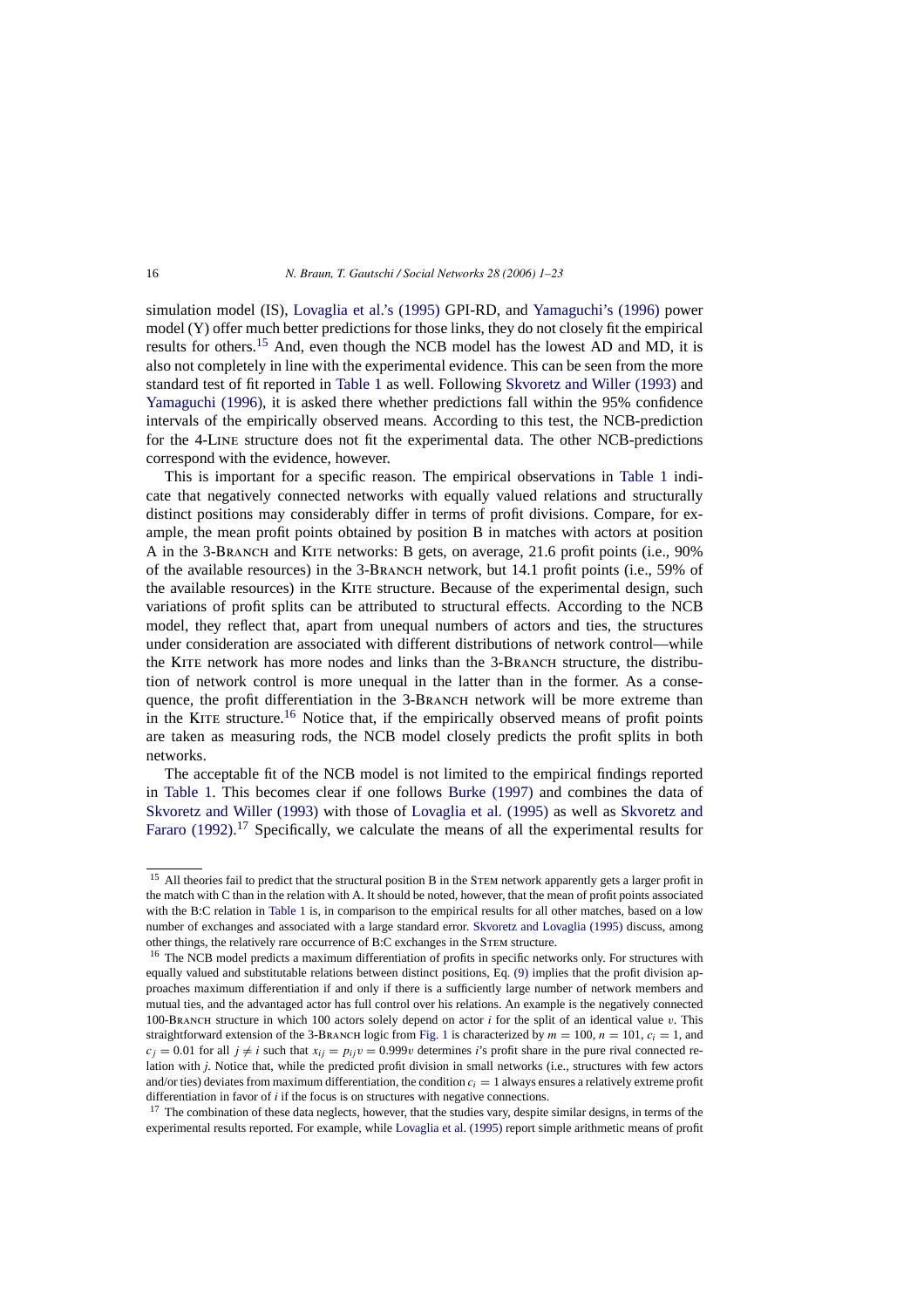<span id="page-16-0"></span>each of the four network structures: 4-LINE B:A 13.7; STEM B:A 15.2, B:C 15.9; KITE B:A 13.2; 3-Branch B:A 20.7. A systematic comparison of these means with the theoretical predictions listed in [Table 1](#page-14-0) shows that the NCB model produces the smallest deviations  $(AD = 1.14; MD = 0.60)$ . Again, the NCB predictions are relatively close to the average observations for the networks under consideration. It is to be asked whether this conclusion may be extended to other networks and types of connections.

## *4.2. Power distributions*

Negotiated distributions of exchange profits reflect power inequalities due to different structural positions. Usually, the power of one position over another is measured by the proportion of value obtained by the former position in the match with the latter. This procedure is compatible with the NCB approach. Alternatively, actor *i*'s systemwide power share  $p_i$  may be obtained via adding up *i*'s relative bargaining power for all matches and standardizing the result by *m*, the number of mutual ties in the respective network. Formally,

$$
p_i = \frac{1}{m} \sum_{k=1}^{n} p_{ik} \quad \text{for all } i
$$
 (11)

such that  $\sum_{k=1}^{n} p_k = 1$ . [Table 2](#page-17-0) reports relevant predictions of the NCB model for the negatively connected networks 5-Line and 31-Star as well as for the positively connected 5-Line structure (see again [Fig. 1](#page-11-0) for graphs, relational matrices, and control vectors).

Using experimental observations for each network [\(Cook et al., 1983; Markovsky et al.,](#page-20-0) [1988, 1997; Yamagishi et al., 1988\)](#page-20-0) as reference points, [Table 2](#page-17-0) contrasts NCB-predictions with those from [Yamaguchi's \(1996\)](#page-21-0) power model (i.e., the other theoretical approach dealing with both negatively and positively connected relations). For the comparison of the theories' predictive accuracy, we use the average weighted Euclidean distance between observed and predicted systemwide profit levels associated with distinct positions in any particular network as the "goodness-of-fit" measure. This "Weighted Deviation" (WD) takes into account that specific network positions may exist several times in the structure under consideration. To demonstrate its computation, let us take a look at the NCB-predictions for the 5-Line with substitutable connections. As displayed in [Table 2,](#page-17-0) NCB assigns the systemwide power levels  $p_C = 0.1649$ ,  $p_B = 0.3351$ , and  $p_A = 0.0825$  to the positions C, B, and A, respectively.<sup>18</sup> The latter are compared with the average observations [\(Table 2\)](#page-17-0) for this structure. Since the 5-Line consists of just one position C, but two positions A and B, the sum of squared deviations is  $(0.1564 - 0.1649)^2 + 2 \times (0.3275 - 0.3351)^2 +$ 

splits in network relations from the last rounds of experiments only, [Skvoretz and Willer \(1993\)](#page-21-0) [e](#page-21-0)stimate means of profit points via a constrained regression technique from all experimental observations.

<sup>&</sup>lt;sup>18</sup> The calculation of the systemwide power levels may be illustrated as well. Take, for example, position B in the negatively connected 5-Line network. Because of the structural features and the degrees of network control displayed in [Fig. 1, p](#page-11-0)osition B has the relative bargaining power  $p_{BA} = 0.6701 = p_{BC}$  in matches with positions A and C, respectively. Positions in the 5-LINE structure are connected by four mutual ties  $(m = 4)$ . Evaluating Eq. (11), B's systemwide proportion of power is then  $p_B = (1/4) \times (0.6701 + 0.6701) = 0.3351$ .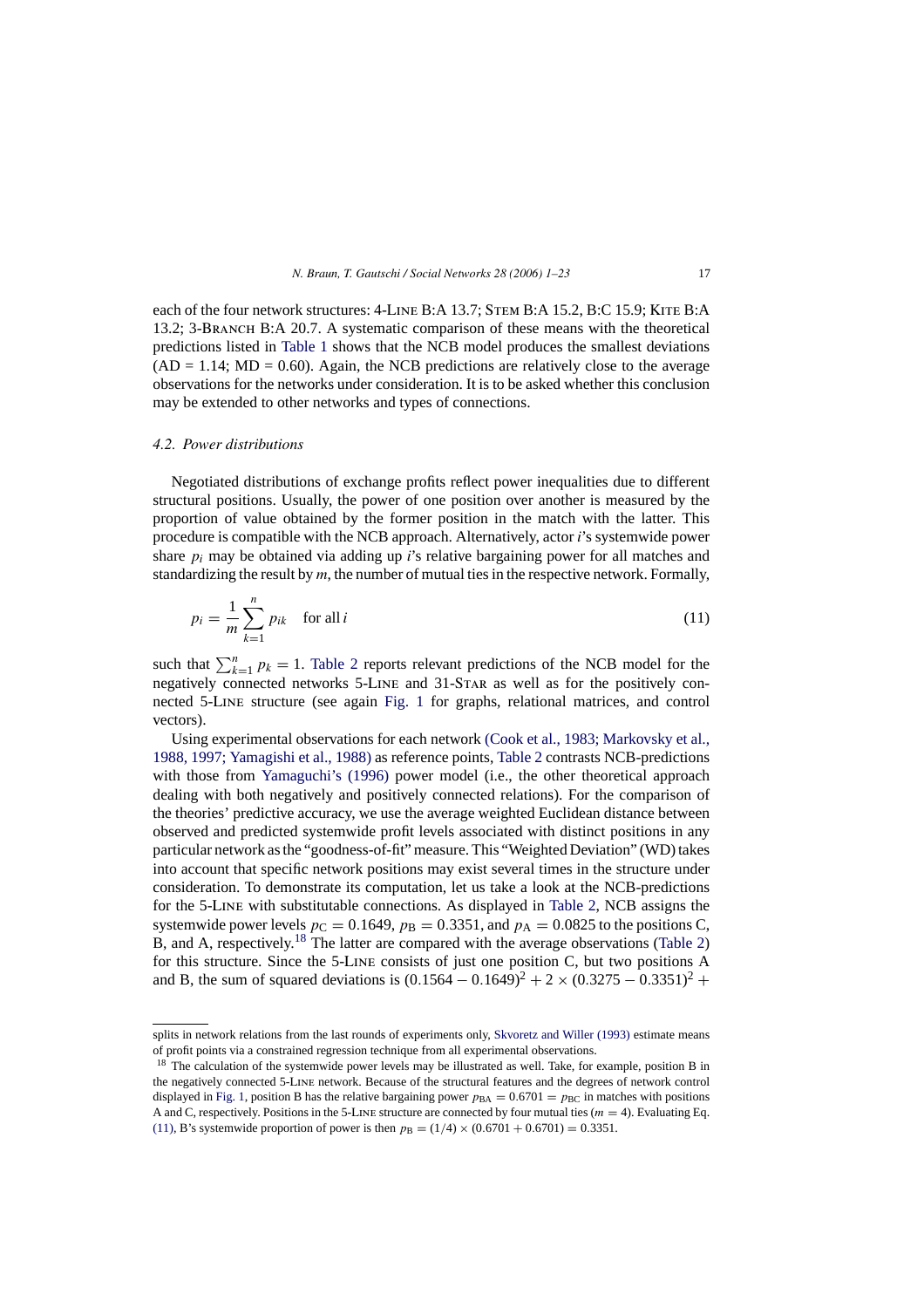<span id="page-17-0"></span>

Power of positions in selected exchange networks

| Network                                           | Network positions |        |        |                     |  |
|---------------------------------------------------|-------------------|--------|--------|---------------------|--|
|                                                   | C                 | B      | A      |                     |  |
| 5-LINE, NEGATIVE CONNECTIONS                      |                   |        |        |                     |  |
| Predicted (NCB)                                   | 0.1649            | 0.3351 | 0.0825 | $0.0043^a$          |  |
| Observed (Cook et al., 1983)                      | 0.2097            | 0.3059 | 0.0892 |                     |  |
| Observed (Cook et al., 1983, corrected) $b$       | 0.1436            | 0.3303 | 0.0978 |                     |  |
| Observed (Markovsky et al., 1997)                 | 0.1159            | 0.3464 | 0.0957 |                     |  |
| Mean of observations                              | 0.1564            | 0.3275 | 0.0942 |                     |  |
| Predicted (Yamaguchi, 1996)                       |                   |        |        |                     |  |
| Parameter choice $s = \infty$                     | 0.1667            | 0.2500 | 0.1667 | 0.0301 <sup>a</sup> |  |
| Parameter choice $s = 8$                          | 0.1764            | 0.2500 | 0.1618 | 0.0294a             |  |
| 31-STAR, NEGATIVE CONNECTIONS                     |                   |        |        |                     |  |
| Predicted (NCB)                                   | 0.1923            | 0.2051 | 0.0641 | $0.0188^{a}$        |  |
| Observed (Skvoretz and Fararo, 1992) <sup>c</sup> | 0.1021            | 0.2583 | 0.0410 |                     |  |
| Observed (Markovsky et al., 1988, 1997)           | 0.0635            | 0.2355 | 0.0767 |                     |  |
| Mean of observations                              | 0.0828            | 0.2469 | 0.0589 |                     |  |
| Predicted (Yamaguchi, 1996)                       |                   |        |        |                     |  |
| Parameter choice $s = \infty$                     | 0.1250            | 0.1667 | 0.1250 | $0.0264^a$          |  |
| Parameter choice $s = 8$                          | 0.1383            | 0.1667 | 0.1205 | $0.0262^a$          |  |
| 5-LINE, POSITIVE CONNECTIONS                      |                   |        |        |                     |  |
| Predicted (NCB)                                   | 0.3264            | 0.1736 | 0.1632 | 0.0071              |  |
| Observed (Yamagishi et al., 1988) <sup>d</sup>    | 0.3133            | 0.1931 | 0.1503 |                     |  |
| Predicted (Yamaguchi, 1996)                       |                   |        |        |                     |  |
| Parameter choice $s = -\infty$                    | 0.5000            | 0.2500 | 0.0000 | 0.0588              |  |
| Parameter choice $s = -8$                         | 0.4961            | 0.2500 | 0.0020 | 0.0579              |  |

Notes: WD = Weighted Deviation (the average weighted Euclidean Distance between observed and predicted systemwide profit shares, where the weights refer to the number of indicated positions in the network). NCB = Network Control Bargaining model. Applying Yamaguchi's theory requires a specification of the elasticity of substitution (*s*).

<sup>a</sup> The calculation of WD refers to the mean of observations.

<sup>b</sup> Corrections by [Markovsky et al. \(1997, Table 1\).](#page-21-0)

 $\degree$  The original values have been re-scaled to sum to 1.0.

<sup>d</sup> Following [Yamaguchi \(1996\), Markovsky et al. \(1997\), t](#page-21-0)he result from the first trial block (see Table 1 in [Yamagishi et al., 1988, p](#page-21-0). 843) was considered as an extreme outlier and therefore excluded.

 $2 \times (0.0942 - 0.0825)^2 = 0.000462$ . Taking the square root and dividing the result by the number of comparisons (i.e.,  $\sqrt{0.000462}/5$ ) yields the reported WD of 0.0043.

Together with the other WD values from the last column of Table 2, this result indicates that the NCB-predictions are closer to the experimental observations than predictions from Yamaguchi's model for different parameter choices. In particular, the NCB model performs well in regard to the only published experiment on a positively connected exchange network [\(Yamagishi et al., 1988\).](#page-21-0) These authors focused on the flow through exchange of two different goods in a 5-Line structure, with one flowing from the left-hand side and the other flowing from the right-hand side of the network. Positively connected relations were ensured by incentives—the extent to which an actor acquired both goods determined his payoff. Following [Yamaguchi \(1996\)](#page-21-0) and [Markovsky et al.](#page-21-0) [\(1997\),](#page-21-0) Table 2 reports the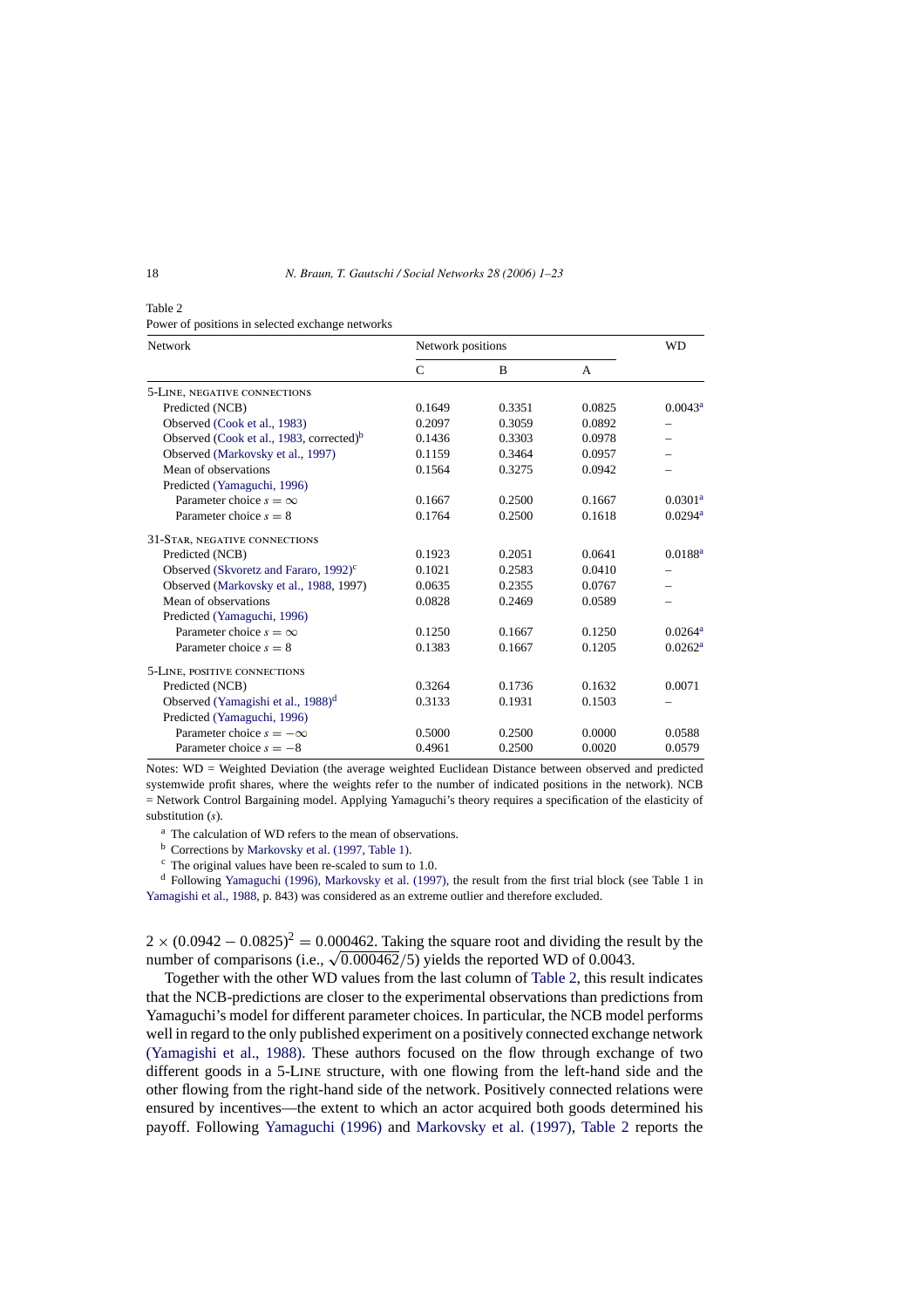experimental observations in standardized form. The NCB predictions for the power levels of the three positions result from combining the network features ( $m = 4$ ,  $n = 5$ ) and the degrees of network control (cf., [Fig. 1\)](#page-11-0) in Eq. [\(10\)](#page-9-0) and inserting the relative bargaining powers into Eq. [\(11\).](#page-16-0) They correspond closely with the empirical evidence.

In comparison to its predictive performance for the 5-Line structures, the NCB model gives a relatively inaccurate prediction for the power distribution in the 31-Star network. [Table 2](#page-17-0) lists the NCB predictions and informs about the relevant observations of [Skvoretz](#page-21-0) and Fararo [\(1992\)](#page-21-0) and [Markovsky et al. \(1988, 1997\).](#page-21-0) While the NCB predictions for the power levels of the positions A and B are reasonably close to the empirically observed means, the prediction for C's power is too large. But, as far as we know the literature, neither theory does better with respect to point predictions for all positions in this particular structure.

In sum, the NCB model predicts the effects of network embeddedness for exchange profits at least as well as the best fitting published theories. Like any other model, however, the NCB theory rests on several strong premises. It thus is reasonable to conclude with a brief discussion of possible extensions of the model.

## **5. Discussion**

In this paper, we have presented an alternative approach to the study of specific networks—the focus was on simple robust structures of bargaining and exchange. In accordance with other theories, our approach reflects the idea that rational actors take advantage of their structural positions in negotiations. Contrary to other sociological models, however, we have combined the generalized Nash bargaining solution from game theory with the assumption that both relational features and network positions affect exchange outcomes. It was shown that the resulting predictions for profit splits and power distributions correspond closely with experimental results obtained by [Cook et al. \(1983\), Lovaglia et al. \(1995\),](#page-20-0) [Markovsky et al. \(1988\), Simpson and Willer \(1999\), Skvoretz and Fararo \(1992\), Skvoretz](#page-20-0) and Willer [\(1993\)](#page-20-0) as well as [Yamagishi et al. \(1988\).](#page-21-0)

It has to be emphasized, however, that the approach rests on strong premises. The latter ensure, on the one hand, a close correspondence between the theoretical model and the artificial conditions in laboratory research on exchange networks. They prevent, on the other hand, that the current model captures all relevant aspects of real negotiation and exchange systems. It thus is reasonable to discuss briefly important limitations, available extensions, and possible modifications of the approach.

A first shortcoming of the model is its focus on the effects network positions and relational features have for exchange outcomes. More specifically, position holders are assumed to be relatively homogenous. A similar postulate characterizes most sociological work on exchange networks. However, interindividual heterogeneity with respect to, say, age or gender may matter for negotiation results as well (e.g., [Eckel and Grossman, 2001; Solnick,](#page-20-0) [2001\).](#page-20-0) A more realistic model version therefore could start from the idea that bargaining powers depend on both individual and structural variables.

A second limitation of the approach is its behavioral postulate. According to the model, each actor is a selfish profit maximizer. This postulate excludes fairness considerations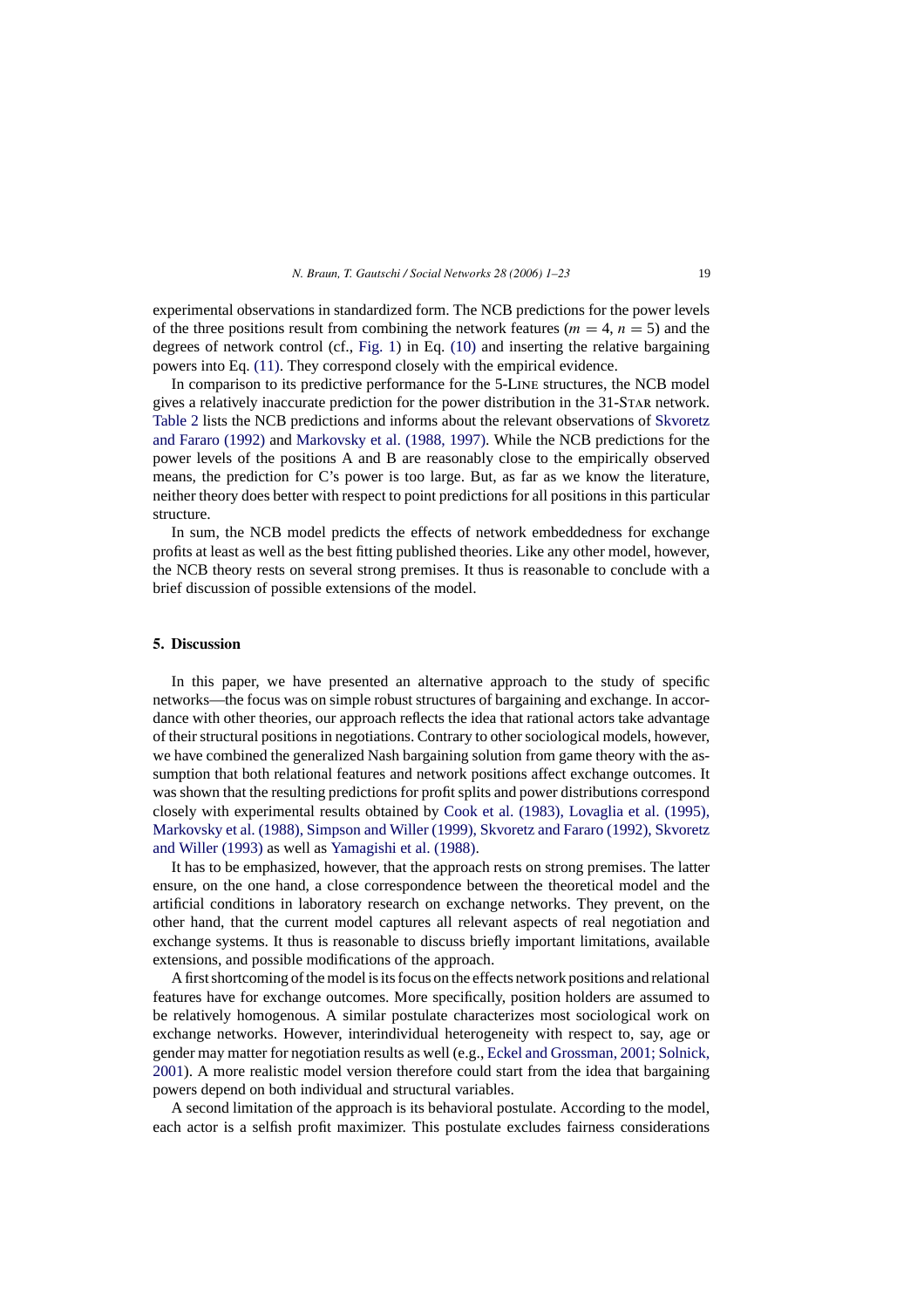and/or effects of relative standing in terms of profits. According to experimental research from different disciplines, such additional motivations seem to play an important role in specific settings (see, for a review, [Rabin, 1998\).](#page-21-0) The recent progress in behavioral game theory (e.g., [Bolton and Ockenfels, 2000; Camerer, 1997, 2003\)](#page-20-0) therefore may provide a helpful starting point for their incorporation into the analysis of exchange networks.

A third shortcoming of the model is its neglect of potential side-effects of ongoing exchanges in dyads. While this feature is typical to many theories of exchange networks and their laboratory tests, it is surely not a realistic one. According to [Lawler and](#page-21-0) Yoon's (1996) experiments, for instance, people who engage in repeated exchanges may form attachments and make commitments. Such an increase in relational cohesion can stabilize established network relations and, possibly, change long run outcomes. These aspects of durable exchange relations deserve attention because of their importance in everyday life. Their analysis requires, from a theoretical perspective, a dynamic modeling approach. Here, one could follow [Muthoo \(1999\)](#page-21-0) who studies, among other things, an infinitely repeated bargaining game and its differences to the static bargaining scenario.

A fourth limitation of the approach seems to be its relatively restricted domain—in its current version, the model concerns only those exchange networks which are robust and simple. Due to its focus on robust structures, the above approach does not predict trading patterns between positions if there are substitutable relations such that actors have to select actual exchange partners from a larger set of potential exchange partners. Such predictions seem to be particularly desirable if one follows [Cook and Whitmeyer's \(1992\)](#page-20-0) suggestion and advocates a theoretical approach that uses exchange theory to explain network structure. As [Braun and Gautschi \(2004a\)](#page-20-0) show, however, predictions of exchange patterns become feasible if the current model is extended for the analysis of non-robust structures. It is thus possible to specify necessary and sufficient conditions for which exchange structures will differ from a given bargaining network.

These conditions hold true for any model of negotiated exchanges which generates, based upon the postulate of self-interested behavior, point predictions for profit divisions. Therefore, they are also relevant for a generalization of the current model [\(Braun and Gautschi,](#page-20-0) [2004b\). T](#page-20-0)he general model has been developed for the analysis of complex exchange structures. It thus is not limited to predictions on either substitutable or complementary network relations each of which concerns the partitioning of an identical surplus or value between a specific pair of actors on the basis of the same restrictions.19 From this perspective, the current model refers to an experimentally important scenario which may be seen as a special case of a much broader approach.

<sup>19</sup> [Braun and Gautschi \(2004b\)](#page-20-0) [s](#page-20-0)how that the general model explains the partitioning of cakes of unequal sizes in different bargaining relations. Also, it can handle situations in which actors face different exchange restrictions (e.g., completion of different number of exchanges per round). Moreover, while the above model allows for either substitutable or complementary relations only, the general model does not exclude mixed relations across the network. That is, in contrast to its initial version, the general model is suited for the analysis of a situation in which, say, actor *i* faces substitutable relations only, whereas *i*'s bargaining partner *j* classifies their relation as complementary to his other relations.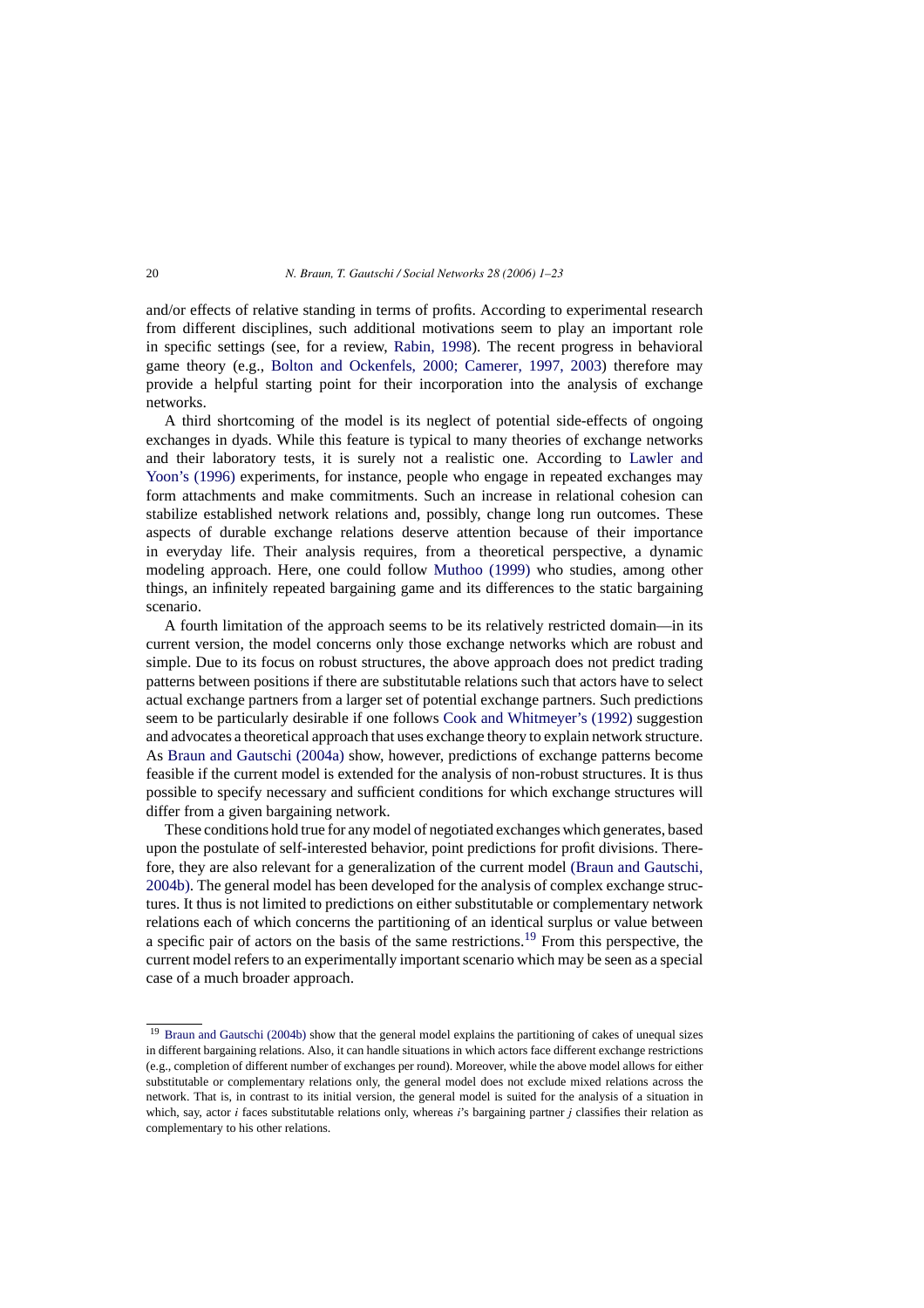### <span id="page-20-0"></span>**Acknowledgment**

We thank Vincent Buskens, Andreas Diekmann, Winand Emons, Axel Franzen, Werner Raub, Chris Snijders, Tom Snijders, Jeroen Weesie, Rolf Ziegler, and three anonymous reviewers for their helpful suggestions and comments.

# **References**

- Bienenstock, E.J., Bonacich, P., 1992. The core as a solution to negatively connected exchange networks. Social Networks 14, 231–243.
- Bienenstock, E.J., Bonacich, P., 1993. Game theory models for exchange networks: experimental results. Sociological Perspectives 36, 117–135.
- Bienenstock, E.J., Bonacich, P., 1997. Network exchange as a cooperative game. Rationality and Society 9, 37–65.
- Binmore, K.G., 1985. Bargaining and coalitions. In: Roth, A.E. (Ed.), Game-Theoretic Models of Bargaining. Cambridge University Press, Cambridge, pp. 269–304.
- Binmore, K.G., 1987. Nash bargaining theory II. In: Binmore, K.G., Dasgupta, P. (Eds.), The Economics of Bargaining. Blackwell, Oxford,. pp. 61–76.
- Binmore, K.G., 1992. Fun and Games: A Text on Game Theory. D.C. Heath and Company, Lexington, MA.
- Binmore, K.G., 1998. Game Theory and the Social Contract, vol. 2, Just Playing. MIT Press, Cambridge.
- Bolton, G.E., Ockenfels, A., 2000. ERC: a theory of equity, reciprocity, and competition. American Economic Review 90, 166–193.
- Bonacich, P., 1998. A behavioral foundation for a structural theory of power in exchange networks. Social Psychology Quarterly 61, 185–198.
- Bonacich, P., 1999. An algebraic theory of strong power in negatively connected networks. Journal of Mathematical Sociology 23, 203–224.
- Bonacich, P., Bienenstock, E.J., 1995. When rationality fails: unstable exchange networks with empty cores. Rationality and Society 7, 293–320.
- Bonacich, P., Friedkin, N.E., 1998. Unequally valued exchange relations. Social Psychology Quarterly 61, 160– 171.
- Braun, N., Gautschi, T., 2004a. Who Exchanges With Whom? A Theory of Exchange Ties and its Application to Simple Networks. Working Paper, University of Munich and University of Bern.
- Braun, N., Gautschi, T., 2004b. Who Gets How Much in Which Relation? A Flexible Theory of Profit Splits in Complex Networks. Working Paper, University of Munich and University of Bern.
- Burke, P.J., 1997. An identity model for network exchange. American Sociological Review 62, 134–150.
- Camerer, C.F., 1997. Progress in behavioral game theory. Journal of Economic Perspectives 11, 167–188.
- Camerer, C.F., 2003. Behavioral Game Theory. Experiments in Strategic Interaction. Princeton University Press, Princeton.
- Coleman, J.S., 1973. The Mathematics of Collective Action. Aldine, Chicago.
- Coleman, J.S., 1990. Foundations of Social Theory. The Belknap Press of Harvard University Press, Cambridge.
- Cook, K.S., Emerson, R.M., 1978. Power, equity, and commitment in exchange networks. American Sociological Review 43, 721–739.
- Cook, K.S., Emerson, R.M., Gillmore, M.R., Yamagishi, T., 1983. The distribution of power in exchange networks: theory and experimental results. American Journal of Sociology 89, 275–305.
- Cook, K.S., Whitmeyer, J.M., 1992. Two approaches to social structure: exchange theory and network analysis. Annual Review of Sociology 18, 109–127.
- Eckel, C., Grossman, P., 2001. Chivalry and solidarity in ultimatum games. Economic Inquiry 39, 171–188.
- Emerson, R.M., 1972. Exchange Theory. Part II: Exchange Relations and Networks. pp. 58–87 in Sociological Theories in Progress, Vol. 2, edited by J. Berger, M. Zelditch, and B. Anderson. Boston: Houghton– Mifflin.
- Feld, S.L., 1991. Why your friends have more friends than you do. American Journal of Sociology 96, 1464– 1477.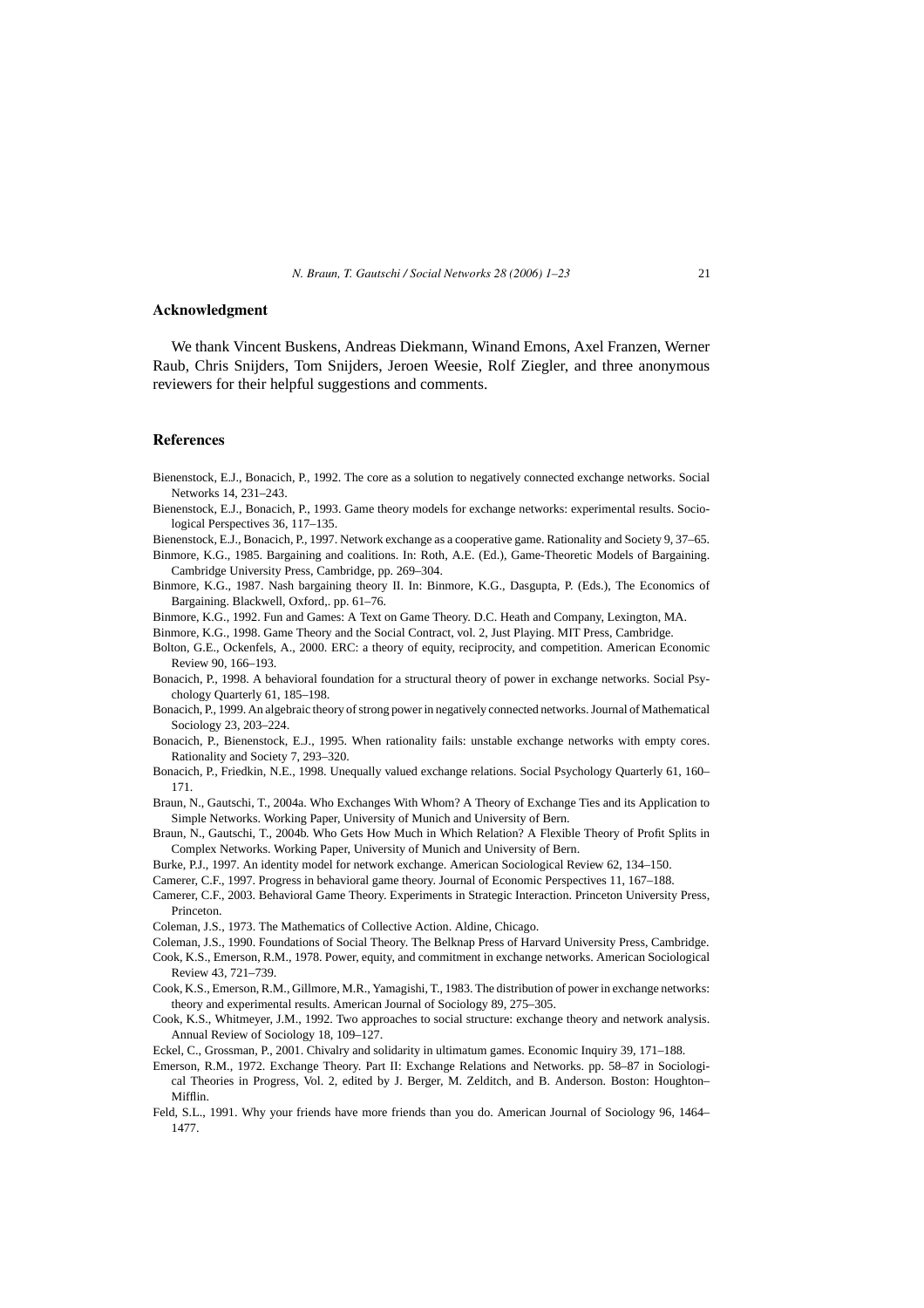- <span id="page-21-0"></span>Friedkin, N.E., 1986. A formal theory of social power. Journal of Mathematical Sociology 12, 103– 126.
- Friedkin, N.E., 1992. An expected value model of social power: predictions for selected exchange networks. Social Networks 14, 213–229.
- Friedkin, N.E., 1993. An Expected Value Model of Social Exchange Outcomes. pp. 163–193 in Advances in Group Processes, Vol. 10, edited by E.J. Lawler, B. Markovsky, K. Heimer and J. O'Brien. Greenwich, CT: JAI Press.
- Friedkin, N.E., 1995. The incidence of exchange networks. Social Psychology Quarterly 58, 213–221.
- Lawler, E.J., Yoon, J., 1996. Commitment in exchange relations: test of a theory of relational cohesion. American Sociological Review 61, 89–108.
- Lovaglia, M.J., Skvoretz, J., Willer, D., Markovsky, B., 1995. Negotiated exchanges in social networks. Social Forces 74, 123–155.
- Markovsky, B., Willer, D., Patton, T., 1988. Power relations in exchange networks. American Sociological Review 53, 220–236.
- Markovsky, B., Willer, D., Patton, T., 1990. Theory, evidence and intuition (reply to Yamagishi and Cook, 1990). American Sociological Review 55, 300–305.
- Markovsky, B., Skvoretz, J., Willer, D., Lovaglia, M.J., Erger, J., 1993. The seeds of weak power: an extension of network exchange theory. American Sociological Review 58, 197–209.
- Markovsky, B., Willer, D., Simpson, B., Lovaglia, M.J., 1997. Power in exchange networks: critique of a new theory. (comment on Yamaguchi, 1996). American Sociological Review 62, 833–837.
- Molm, L.D., Peterson, G., Takahashi, N., 2001. The value of exchange. Social Forces 80, 159–184.
- Muthoo, A., 1999. Bargaining Theory with Applications. Cambridge University Press, Cambridge.
- Nash, J.F., 1950. The bargaining problem. Econometrica 18, 155–162.
- Nash, J.F., 1951. Non-cooperative games. Annals of Mathematics 54, 286–295.
- Nash, J.F., 1953. Two-person cooperative games. Econometrica 21, 128–140.
- Osborne, M.J., Rubinstein, A., 1990. Bargaining and Markets. Academic Press, San Diego.
- Perry, M., Reny, P.J., 1993. A non-cooperative bargaining model with strategically timed offers. Journal of Economic Theory 59, 50–77.
- Rabin, M., 1998. Psychology and economics. Journal of Economic Literature 36, 11–46.
- Rubinstein, A., 1982. Perfect equilibrium in a bargaining model. Econometrica 50, 97–109.
- Simpson, B., Willer, D., 1999. A new method for finding power structures. In: Willer, D. (Ed.), Network Exchange Theory. Praeger, Westport, CT, pp. 270–284.
- Skvoretz, J., Fararo, T.J., 1992. Power and network exchange: an essay toward theoretical unification. Social Networks 14, 325–344.
- Skvoretz, J., Lovaglia, M.J., 1995. Who exchanges with whom: structural determinants of exchange frequency in negotiated exchange networks. Social Psychology Quarterly 58, 163–177.
- Skvoretz, J., Willer, D., 1991. Power in exchange networks: setting and structural variations. Social Psychology Quarterly 54, 224–238.
- Skvoretz, J., Willer, D., 1993. Exclusion and power: a test of four theories of power in exchange networks. American Sociological Review 58, 801–818.
- Solnick, S.J., 2001. Gender differences in the ultimatum game. Economic Inquiry 39, 189–200.
- Thye, S.R., Lovaglia, M.J., Markovsky, B., 1997. Responses to social exchange and social exclusion in networks. Social Forces 75, 1031–1049.
- Willer, D. (Ed.), 1999. Network exchange theory. Praeger, Westport, CT.
- Yamagishi, T., Cook, K.S., 1990. Power relations in exchange networks: a comment on 'Network Exchange Theory'. American Sociological Review 55, 297–300.
- Yamagishi, T., Cook, K.S., 1992. Power in exchange networks: a power-dependence formulation. Social Networks 14, 245–266.
- Yamagishi, T., Gillmore, M.R., Cook, K.S., 1988. Network connections and the distribution of power in exchange networks. American Journal of Sociology 93, 833–851.
- Yamaguchi, K., 1996. Power in networks of substitutable and complementary exchange relations: a rational choice model and an analysis of power centralization. American Sociological Review 61, 308– 332.